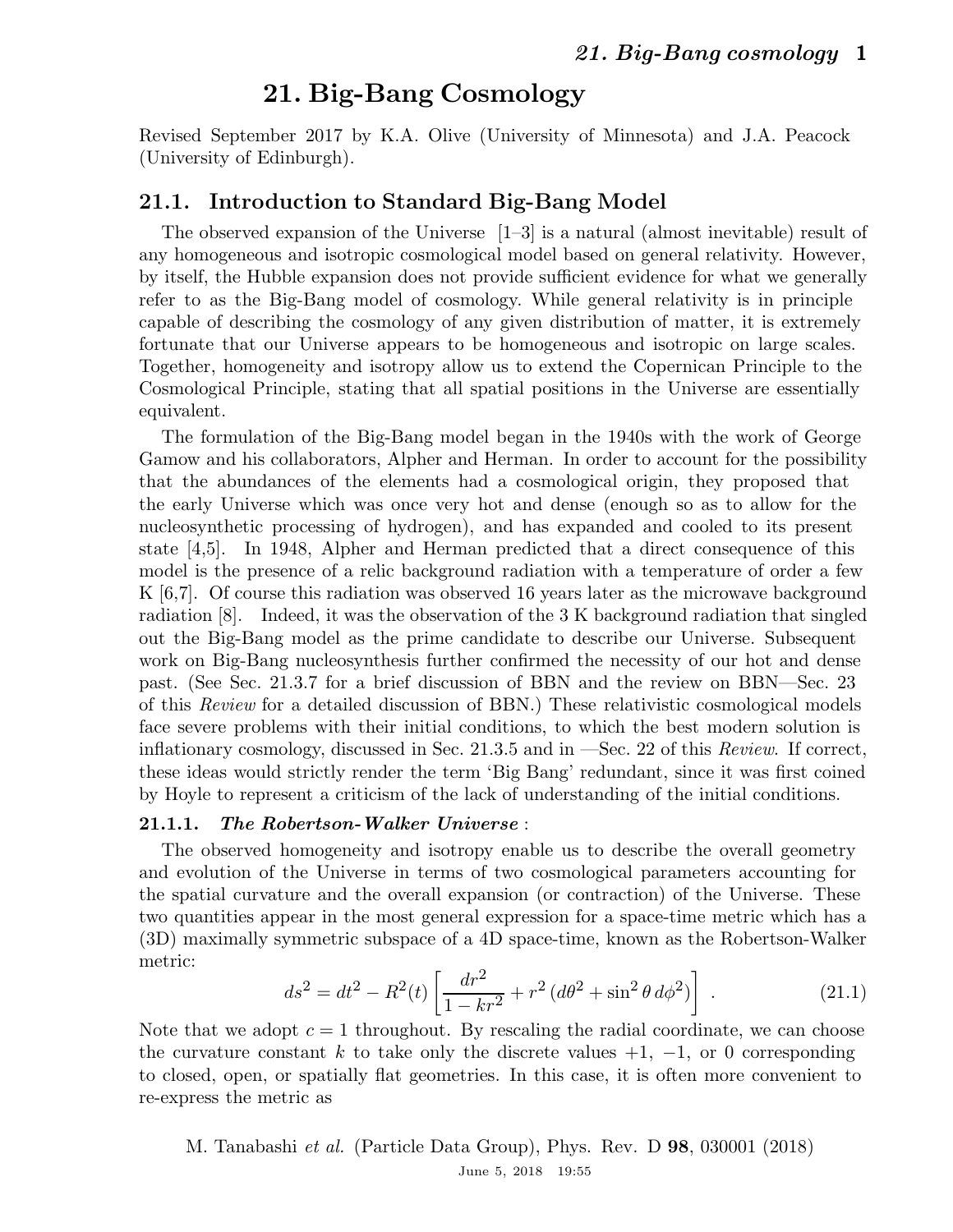$$
ds^{2} = dt^{2} - R^{2}(t) \left[ d\chi^{2} + S_{k}^{2}(\chi) (d\theta^{2} + \sin^{2} \theta d\phi^{2}) \right] ,
$$
 (21.2)

where the function  $S_k(\chi)$  is  $(\sin \chi, \chi, \sinh \chi)$  for  $k = (+1, 0, -1)$ . The coordinate r [in Eq. (21.1)] and the 'angle'  $\chi$  (in Eq. (21.2)) are both dimensionless; the dimensions are carried by  $R(t)$ , which is the cosmological scale factor which determines proper distances in terms of the comoving coordinates. A common alternative is to define a dimensionless scale factor,  $a(t) = R(t)/R_0$ , where  $R_0 \equiv R(t_0)$  is R at the present epoch. It is also sometimes convenient to define a dimensionless or conformal time coordinate,  $\eta$ , by  $d\eta = dt/R(t)$ . Along constant spatial sections, the proper time is defined by the time coordinate, t. Similarly, for  $dt = d\theta = d\phi = 0$ , the proper distance is given by  $R(t)\chi$ . For standard texts on cosmological models see *e.g.*, Refs. [9–16].

### 21.1.2. The redshift :

The cosmological redshift is a direct consequence of the Hubble expansion, determined by  $R(t)$ . A local observer detecting light from a distant emitter sees a redshift in frequency. We can define the redshift as

$$
z \equiv \frac{\nu_1 - \nu_2}{\nu_2} \simeq v_{12} \;, \tag{21.3}
$$

where  $\nu_1$  is the frequency of the emitted light,  $\nu_2$  is the observed frequency and  $\nu_{12}$ is the relative velocity between the emitter and the observer. While the definition,  $z = (\nu_1 - \nu_2)/\nu_2$  is valid on all distance scales, relating the redshift to the relative velocity in this simple way is only true on small scales (*i.e.*, less than cosmological scales) such that the expansion velocity is non-relativistic. For light signals, we can use the metric given by Eq. (21.1) and  $ds^2 = 0$  to write

$$
v_{12} = \dot{R}\,\delta r = \frac{\dot{R}}{R}\,\delta t = \frac{\delta R}{R} = \frac{R_2 - R_1}{R_1} \,,\tag{21.4}
$$

where  $\delta r(\delta t)$  is the radial coordinate (temporal) separation between the emitter and observer. Noting that physical distance, D, is  $R\delta r$  or  $\delta t$ , Eq. (21.4) gives us Hubble's law,  $v = HD$ . In addition, we obtain the simple relation between the redshift and the scale factor

$$
1 + z = \frac{\nu_1}{\nu_2} = \frac{R_2}{R_1} \tag{21.5}
$$

This result does not depend on the non-relativistic approximation.

#### 21.1.3. The Friedmann equations of motion :

The cosmological equations of motion are derived from Einstein's equations

$$
\mathcal{R}_{\mu\nu} - \frac{1}{2}g_{\mu\nu}\mathcal{R} = 8\pi G_{\rm N}T_{\mu\nu} + \Lambda g_{\mu\nu} \tag{21.6}
$$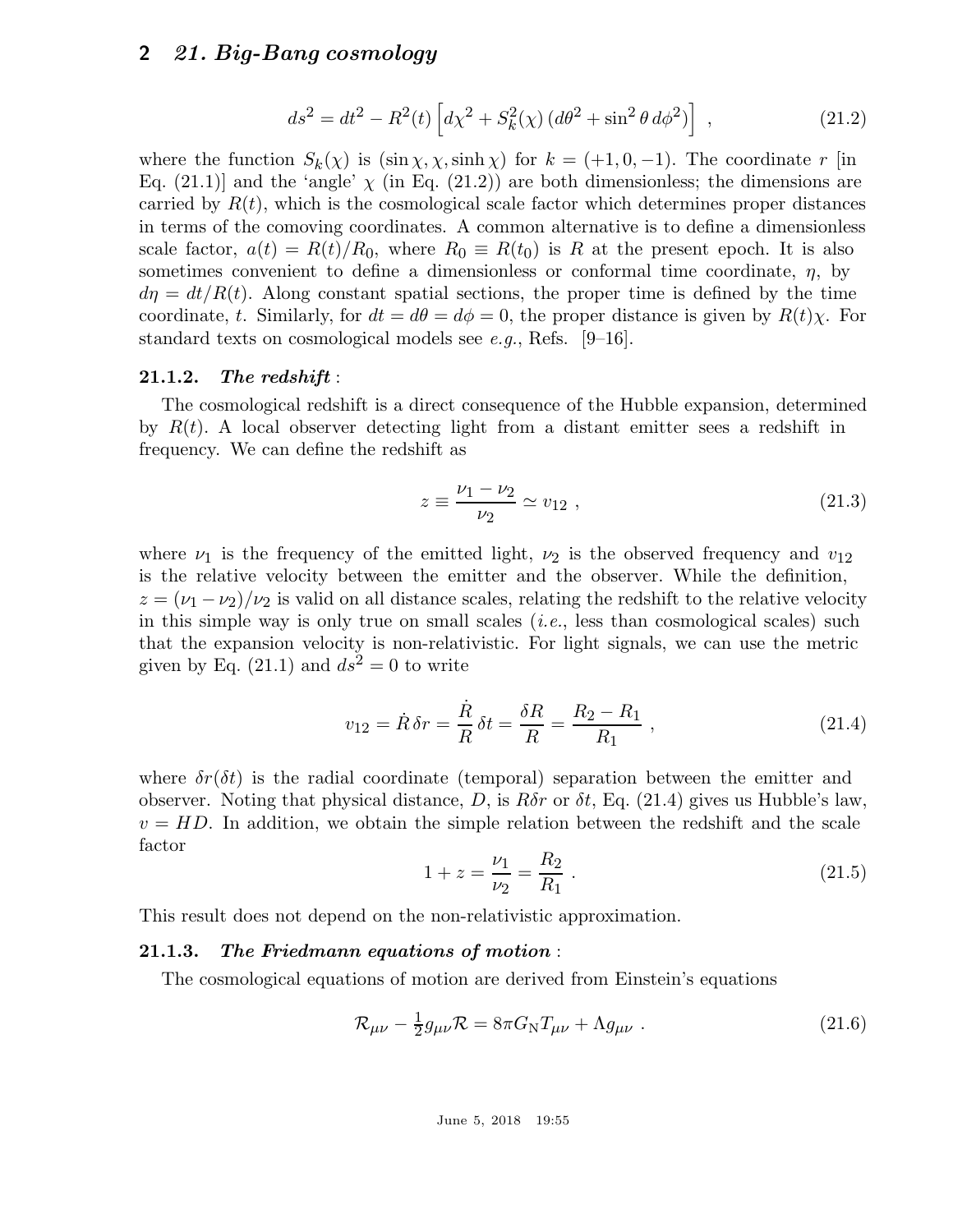Gliner [17] and Zeldovich [18] have pioneered the modern view, in which the  $\Lambda$  term is set on the rhs and interpreted as an effective energy–momentum tensor  $T_{\mu\nu}$  for the vacuum of  $\Lambda g_{\mu\nu}/8\pi G_N$ . It is common to assume that the matter content of the Universe is a perfect fluid, for which

$$
T_{\mu\nu} = -pg_{\mu\nu} + (p+\rho)u_{\mu}u_{\nu} , \qquad (21.7)
$$

where  $g_{\mu\nu}$  is the space-time metric described by Eq. (21.1), p is the isotropic pressure,  $\rho$ is the energy density and  $u = (1, 0, 0, 0)$  is the velocity vector for the isotropic fluid in co-moving coordinates. With the perfect fluid source, Einstein's equations lead to the Friedmann equations

$$
H^{2} \equiv \left(\frac{\dot{R}}{R}\right)^{2} = \frac{8\pi G_{\rm N}\,\rho}{3} - \frac{k}{R^{2}} + \frac{\Lambda}{3} \,, \tag{21.8}
$$

and

$$
\frac{\ddot{R}}{R} = \frac{\Lambda}{3} - \frac{4\pi G_N}{3} \ (\rho + 3p) \ , \tag{21.9}
$$

where  $H(t)$  is the Hubble parameter and  $\Lambda$  is the cosmological constant. The first of these is sometimes called the Friedmann equation. Energy conservation via  $T^{\mu\nu}_{;\mu} = 0$ , leads to a third useful equation [which can also be derived from Eq. (21.8) and Eq. (21.9)]

$$
\dot{\rho} = -3H\left(\rho + p\right) \tag{21.10}
$$

Eq. (21.10) can also be simply derived as a consequence of the first law of thermodynamics.

Eq. (21.8) has a simple classical mechanical analog if we neglect (for the moment) the cosmological term  $\Lambda$ . By interpreting  $-k/R^2$  Newtonianly as a 'total energy', then we see that the evolution of the Universe is governed by a competition between the potential energy,  $8\pi G_{\rm N}\rho/3$ , and the kinetic term  $({\dot R}/R)^2$ . For  $\Lambda=0$ , it is clear that the Universe must be expanding or contracting (except at the turning point prior to collapse in a closed Universe). The ultimate fate of the Universe is determined by the curvature constant k. For  $k = +1$ , the Universe will recollapse in a finite time, whereas for  $k = 0, -1$ , the Universe will expand indefinitely. These simple conclusions can be altered when  $\Lambda \neq 0$  or more generally with some component with  $(\rho + 3p) < 0$ .

#### 21.1.4. Definition of cosmological parameters :

In addition to the Hubble parameter, it is useful to define several other measurable cosmological parameters. The Friedmann equation can be used to define a critical density such that  $k = 0$  when  $\Lambda = 0$ ,

$$
\rho_c \equiv \frac{3H^2}{8\pi G_N} = 1.88 \times 10^{-26} h^2 \text{ kg m}^{-3}
$$
  
=  $1.05 \times 10^{-5} h^2 \text{ GeV cm}^{-3}$ , (21.11)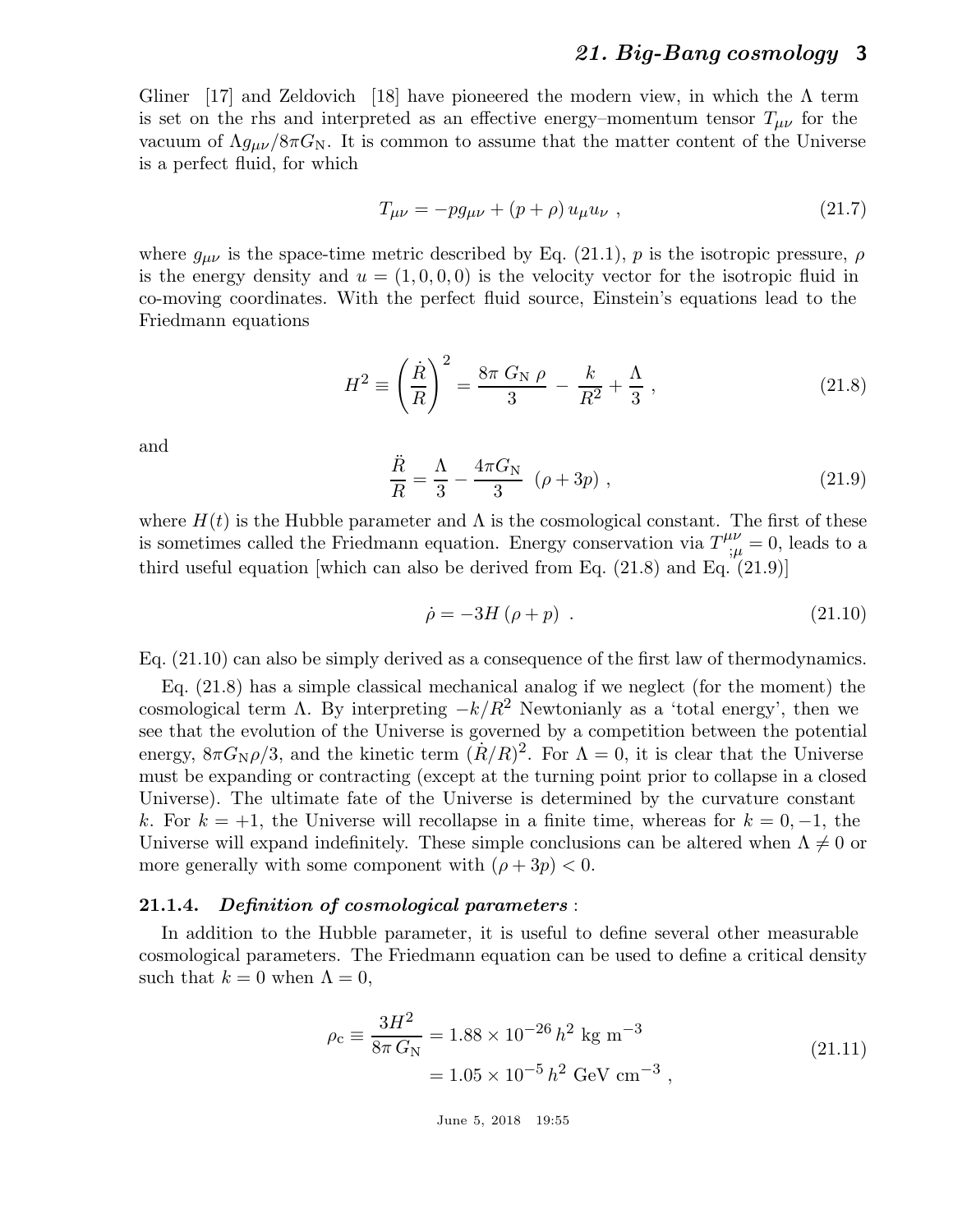where the scaled Hubble parameter,  $h$ , is defined by

$$
H \equiv 100 h \text{ km s}^{-1} \text{ Mpc}^{-1}
$$
  
\n
$$
\Rightarrow H^{-1} = 9.78 h^{-1} \text{ Gyr}
$$
  
\n
$$
= 2998 h^{-1} \text{ Mpc} .
$$
 (21.12)

The cosmological density parameter  $\Omega_{\text{tot}}$  is defined as the energy density relative to the critical density,

$$
\Omega_{\text{tot}} = \rho / \rho_{\text{c}} \tag{21.13}
$$

Note that one can now rewrite the Friedmann equation as

$$
k/R^2 = H^2(\Omega_{\text{tot}} - 1) \tag{21.14}
$$

From Eq. (21.14), one can see that when  $\Omega_{\text{tot}} > 1$ ,  $k = +1$  and the Universe is closed, when  $\Omega_{\text{tot}} < 1, k = -1$  and the Universe is open, and when  $\Omega_{\text{tot}} = 1, k = 0$ , and the Universe is spatially flat.

It is often necessary to distinguish different contributions to the density. It is therefore convenient to define present-day density parameters for pressureless matter  $(\Omega_m)$  and relativistic particles  $(\Omega_r)$ , plus the quantity  $\Omega_\Lambda = \Lambda/3H^2$ . In more general models, we may wish to drop the assumption that the vacuum energy density is constant, and we therefore denote the present-day density parameter of the vacuum by  $\Omega_{\rm v}$ . The Friedmann equation then becomes

$$
k/R_0^2 = H_0^2(\Omega_m + \Omega_r + \Omega_v - 1) ,
$$
\n(21.15)

where the subscript 0 indicates present-day values. Thus, it is the sum of the densities in matter, relativistic particles, and vacuum that determines the overall sign of the curvature. Note that the quantity  $-k/R_0^2H_0^2$  is sometimes referred to as  $\Omega_k$ . This usage is unfortunate: it encourages one to think of curvature as a contribution to the energy density of the Universe, which is not correct.

### 21.1.5. Standard Model solutions :

Much of the history of the Universe in the standard Big-Bang model can be easily described by assuming that either matter or radiation dominates the total energy density. During inflation and again today the expansion rate for the Universe is accelerating, and domination by a cosmological constant or some other form of dark energy should be considered. In the following, we shall delineate the solutions to the Friedmann equation when a single component dominates the energy density. Each component is distinguished by an equation of state parameter  $w = p/\rho$ . We concentrate on solutions that expand at early times, the Friedmann equation also permits a time-reversed contracting solution.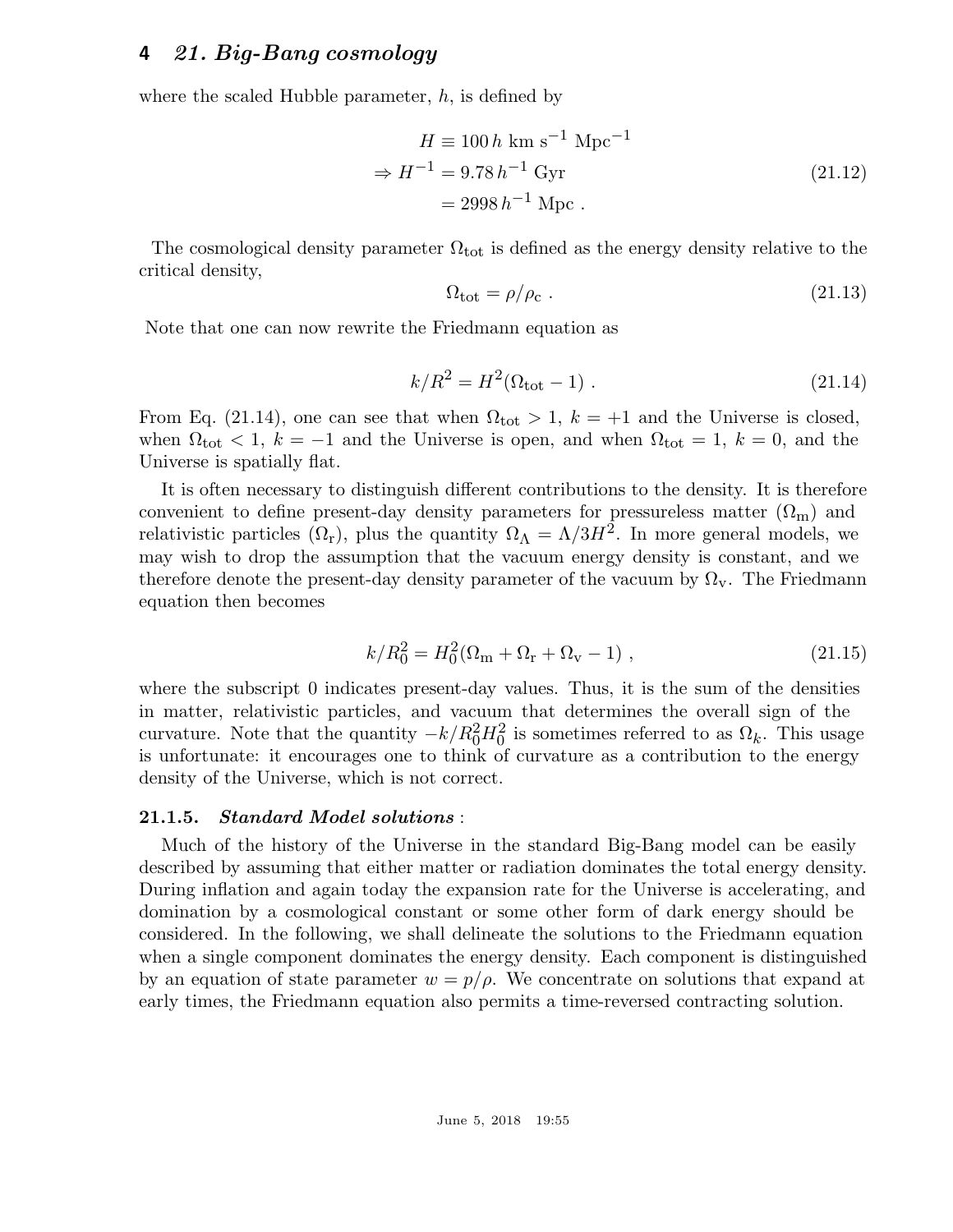#### 21.1.5.1. *Solutions for a general equation of state:*

Let us first assume a general equation of state parameter for a single component,  $w$ which is constant. In this case, Eq. (21.10) can be written as  $\dot{\rho} = -3(1+w)\rho R/R$  and is easily integrated to yield

$$
\rho \propto R^{-3(1+w)} \tag{21.16}
$$

Note that at early times when R is small, the less singular curvature term  $k/R^2$  in the Friedmann equation can be neglected so long as  $w > -1/3$ . Curvature domination occurs at rather late times (if a cosmological constant term does not dominate sooner). For  $w \neq -1$ , one can insert this result into the Friedmann equation Eq. (21.8), and if one neglects the curvature and cosmological constant terms, it is easy to integrate the equation to obtain,

$$
R(t) \propto t^{2/[3(1+w)]} \tag{21.17}
$$

### 21.1.5.2. *A Radiation-dominated Universe:*

In the early hot and dense Universe, it is appropriate to assume an equation of state corresponding to a gas of radiation (or relativistic particles) for which  $w = 1/3$ . In this case, Eq. (21.16) becomes  $\rho \propto R^{-4}$ . The 'extra' factor of  $1/R$  is due to the cosmological redshift; not only is the number density of particles in the radiation background decreasing as  $R^{-3}$  since volume scales as  $R^3$ , but in addition, each particle's energy is decreasing as  $E \propto \nu \propto R^{-1}$ . Similarly, one can substitute  $w = 1/3$  into Eq. (21.17) to obtain

$$
R(t) \propto t^{1/2} \; ; \qquad H = 1/2t \; . \tag{21.18}
$$

#### 21.1.5.3. *A Matter-dominated Universe:*

At relatively late times, non-relativistic matter eventually dominates the energy density over radiation (see Sec. 21.3.8). A pressureless gas  $(w = 0)$  leads to the expected dependence  $\rho \propto R^{-3}$  from Eq. (21.16) and, if  $k = 0$ , we get

$$
R(t) \propto t^{2/3} \; ; \qquad H = 2/3t \; . \tag{21.19}
$$

#### 21.1.5.4. *A Universe dominated by vacuum energy:*

If there is a dominant source of vacuum energy,  $V_0$ , it would act as a cosmological constant with  $\Lambda = 8\pi G_{\rm N}V_0$  and equation of state  $w = -1$ . In this case, the solution to the Friedmann equation when curvature is neglected is particularly simple and leads to an exponential expansion of the Universe:

$$
R(t) \propto e^{\sqrt{\Lambda/3}t} \tag{21.20}
$$

More generally we could write

$$
a(t) = \sinh^{2/3}(\sqrt{3\Lambda}t/2),
$$
\n(21.21)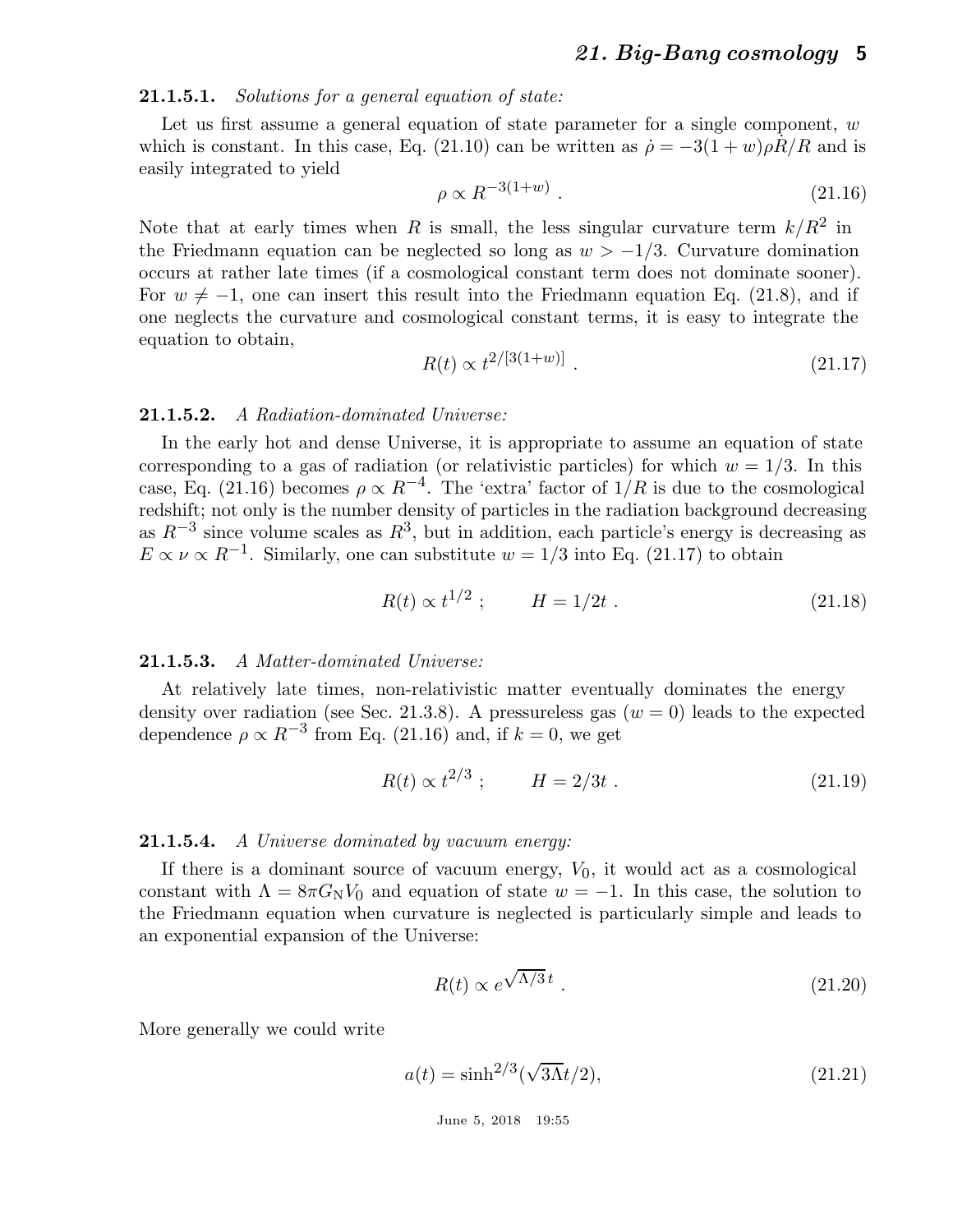which describes a flat universe containing both matter and vacuum energy, with  $a(t)$ being the scale factor normalized to unity when both components are equal.

A key parameter is the equation of state of the vacuum,  $w \equiv p/\rho$ : this need not be the  $w = -1$  of  $\Lambda$ , and may not even be constant [19–21]. There is now much interest in the more general possibility of a dynamically evolving vacuum energy, for which the name 'dark energy' has become commonly used. A variety of techniques exist whereby the vacuum density as a function of time may be measured, usually expressed as the value of w as a function of epoch  $[22,23]$ . The best current measurement for the equation of state (assumed constant, but without assuming zero curvature) is  $w = -1.01 \pm 0.04$  [24]. Unless stated otherwise, we will assume that the vacuum energy is a cosmological constant with  $w = -1$  exactly.

The presence of vacuum energy can dramatically alter the fate of the Universe. For example, if  $\Lambda < 0$ , the Universe will eventually recollapse independent of the sign of k. For large values of  $\Lambda > 0$  (larger than the Einstein static value needed to halt any cosmological expansion or contraction), even a closed Universe will expand forever. One way to quantify this is the deceleration parameter,  $q_0$ , defined as

$$
q_0 = -\frac{R\ddot{R}}{\dot{R}^2}\bigg|_0 = \frac{1}{2}\Omega_m + \Omega_r + \frac{(1+3w)}{2}\Omega_v.
$$
 (21.22)

This equation shows us that  $w < -1/3$  for the vacuum may lead to an accelerating expansion. To the continuing astonishment of cosmologists, such an effect has been observed; one piece of direct evidence is the Supernova Hubble diagram [25–30] (see Fig. 21.1 below); current data indicate that vacuum energy is indeed the largest contributor to the cosmological density budget, with  $\Omega_{\rm v} = 0.692 \pm 0.012$  and  $\Omega_{\rm m} = 0.308 \pm 0.012$  if  $k = 0$  is assumed (Planck) [31].

The existence of this constituent is without doubt the greatest puzzle raised by the current cosmological model; the final section of this review discusses some of the ways in which the vacuum-energy problem is being addressed. For more details, see the review on Dark Energy—Sec. 27.

### 21.2. Introduction to Observational Cosmology

### 21.2.1. Fluxes, luminosities, and distances :

The key quantities for observational cosmology can be deduced quite directly from the metric.

(1) The *proper* transverse size of an object seen by us to subtend an angle  $d\psi$  is its comoving size  $d\psi S_k(\chi)$  times the scale factor at the time of emission:

$$
d\ell = d\psi \ R_0 S_k(\chi)/(1+z) \ . \tag{21.23}
$$

(2) The apparent flux density of an object is deduced by allowing its photons to flow through a sphere of current radius  $R_0S_k(\chi)$ ; but photon energies and arrival rates are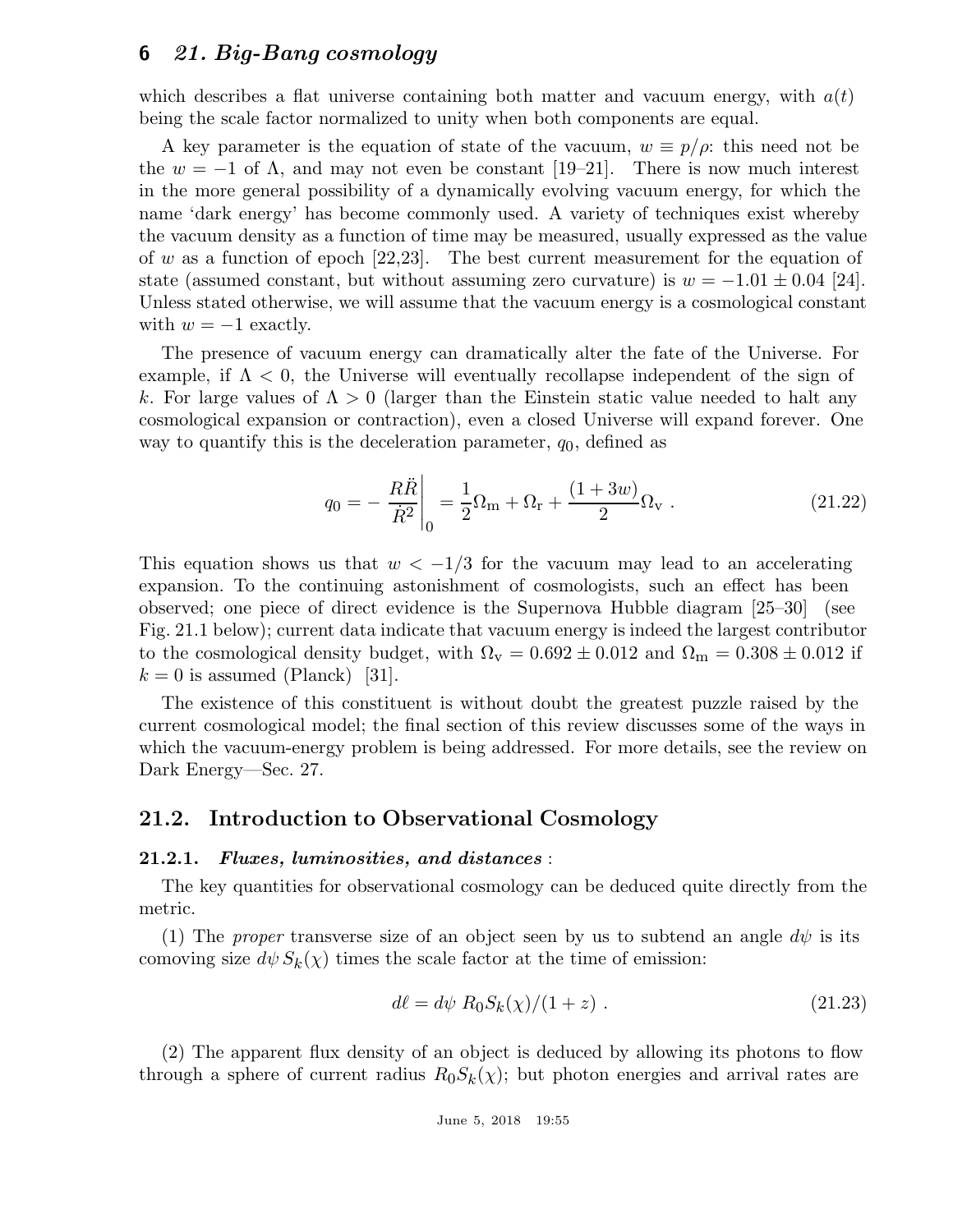redshifted, and the bandwidth dv is reduced. The observed photons at frequency  $\nu_0$  were emitted at frequency  $\nu_0(1+z)$ , so the flux density is the luminosity at this frequency, divided by the total area, divided by  $1 + z$ .

$$
S_{\nu}(\nu_0) = \frac{L_{\nu}([1+z]\nu_0)}{4\pi R_0^2 S_k^2(\chi)(1+z)}.
$$
\n(21.24)

These relations lead to the following common definitions:

angular-diameter distance: 
$$
D_A = (1+z)^{-1} R_0 S_k(\chi)
$$
  
luminosity distance:  $D_L = (1+z) R_0 S_k(\chi)$ . (21.25)

These distance-redshift relations are expressed in terms of observables by using the equation of a null radial geodesic  $(R(t)d\chi = dt)$  plus the Friedmann equation:

$$
R_0 d\chi = \frac{1}{H(z)} dz = \frac{1}{H_0} \left[ (1 - \Omega_{\rm m} - \Omega_{\rm v} - \Omega_{\rm r}) (1 + z)^2 + \Omega_{\rm v} (1 + z)^{3 + 3w} + \Omega_{\rm m} (1 + z)^3 + \Omega_{\rm r} (1 + z)^4 \right]^{-1/2} dz.
$$
\n(21.26)

The main scale for the distance here is the Hubble length,  $1/H_0$ .

The flux density is the product of the specific intensity  $I_{\nu}$  and the solid angle  $d\Omega$ subtended by the source:  $S_{\nu} = I_{\nu} d\Omega$ . Combining the angular size and flux-density relations thus gives the relativistic version of surface-brightness conservation:

$$
I_{\nu}(\nu_0) = \frac{B_{\nu}([1+z]\nu_0)}{(1+z)^3} \,, \tag{21.27}
$$

where  $B_{\nu}$  is surface brightness (luminosity emitted into unit solid angle per unit area of source). We can integrate over  $\nu_0$  to obtain the corresponding total or bolometric formula:

$$
I_{\text{tot}} = \frac{B_{\text{tot}}}{(1+z)^4} \tag{21.28}
$$

This cosmology-independent form expresses Liouville's Theorem: photon phase-space density is conserved along rays.

### 21.2.2. Distance data and geometrical tests of cosmology :

In order to confront these theoretical predictions with data, we have to bridge the divide between two extremes. Nearby objects may have their distances measured quite easily, but their radial velocities are dominated by deviations from the ideal Hubble flow, which typically have a magnitude of several hundred  $km s^{-1}$ . On the other hand, objects at redshifts  $z \ge 0.01$  will have observed recessional velocities that differ from their ideal values by  $\lesssim 10\%$ , but absolute distances are much harder to supply in this case. The traditional solution to this problem is the construction of the distance ladder: an interlocking set of methods for obtaining relative distances between various classes of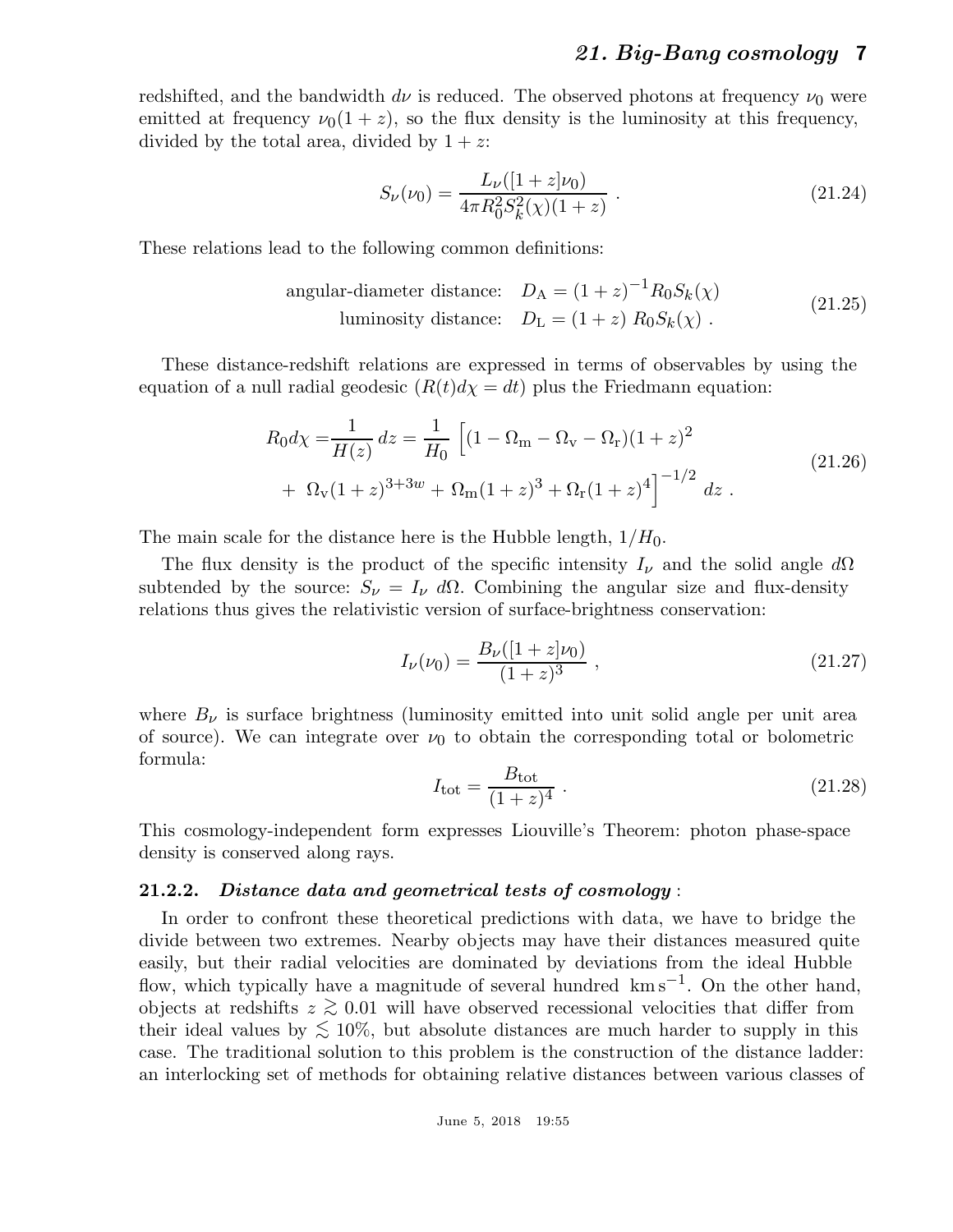

Figure 21.1: The type Ia supernova Hubble diagram, based on over 1200 publicly available supernova distance estimates [28–30]. The first panel shows that for  $z \ll 1$  the large-scale Hubble flow is indeed linear and uniform; the second panel shows an expanded scale, with the linear trend divided out, and with the redshift range extended to show how the Hubble law becomes nonlinear.  $(\Omega_r = 0$  is assumed.) Larger points with errors show median values in redshift bins. Comparison with the prediction of Friedmann models appears to favor a vacuum-dominated Universe.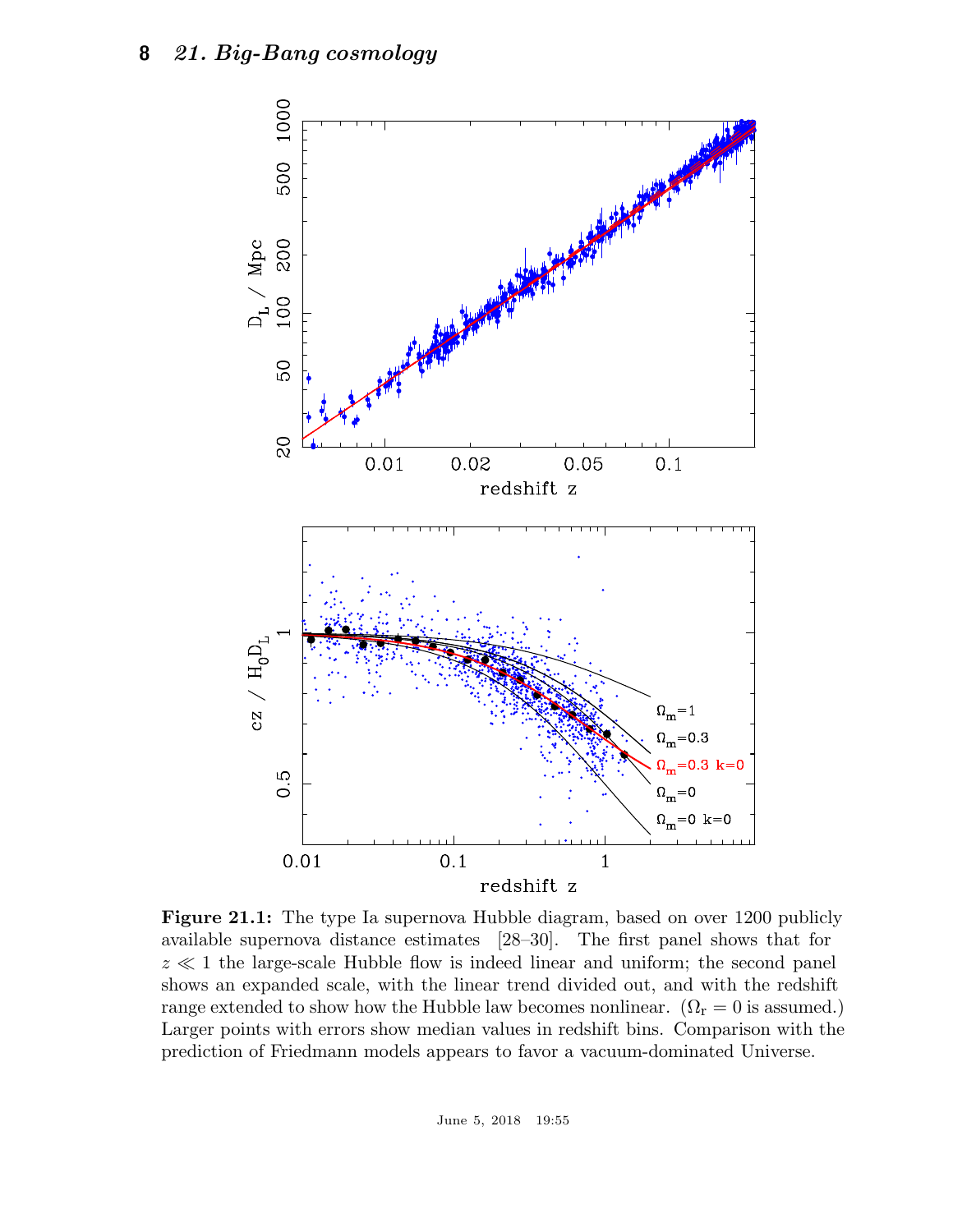object, which begins with absolute distances at the 10 to 100 pc level, and terminates with galaxies at significant redshifts. This is reviewed in the review on Cosmological Parameters—Sec. 24 of this *Review*.

By far the most exciting development in this area has been the use of type Ia Supernovae (SNe), which now allow measurement of relative distances with 5% precision. In combination with improved Cepheid data from the HST and a direct geometrical distance to the maser galaxy NGC4258, an improved measurement of the distance to the LMC, SNe results extend the distance ladder to the point where deviations from uniform expansion are negligible, leading to the best existing direct value for  $H_0$ :  $73.24 \pm 1.74 \,\mathrm{km \, s}^{-1} \,\mathrm{Mpc}^{-1}$  [32]. Better still, the analysis of high-z SNe has allowed a simple and direct test of cosmological geometry to be carried out: as shown in Fig. 21.1 and Fig. 21.2, supernova data and measurements of microwave-background anisotropies strongly favor a  $k = 0$  model dominated by vacuum energy. It is worth noting that there is some tension (2.8  $\sigma$ ) between the local and CMB determinations of  $H_0$  (the latter is  $67.8 \pm 0.9$  [31]. It is nevertheless remarkable that the two very different methods give such similar results. (See the review on Cosmological Parameters—Sec. 24 of this *Review* for a more comprehensive review of Hubble parameter determinations.)

### 21.2.3. Age of the Universe :

The most striking conclusion of relativistic cosmology is that the Universe has not existed forever. The dynamical result for the age of the Universe may be written as

$$
H_0 t_0 = \int_0^\infty \frac{dz}{(1+z)H(z)}
$$
  
= 
$$
\int_0^\infty \frac{dz}{(1+z) [(1+z)^2 (1+\Omega_{\rm m}z) - z(2+z)\Omega_{\rm v}]^{1/2}}
$$
, (21.29)

where we have neglected  $\Omega_r$  and chosen  $w = -1$ . Over the range of interest  $(0.1 \lesssim \Omega_m \lesssim 1,$  $|\Omega_{\rm v}| \lesssim 1$ , this exact answer may be approximated to a few % accuracy by

$$
H_0 t_0 \simeq \frac{2}{3} \left( 0.7 \Omega_{\rm m} + 0.3 - 0.3 \Omega_{\rm v} \right)^{-0.3} . \tag{21.30}
$$

For the special case that  $\Omega_{\rm m} + \Omega_{\rm v} = 1$ , the integral in Eq. (21.29) can be expressed analytically as

$$
H_0 t_0 = \frac{2}{3\sqrt{\Omega_v}} \ln \frac{1 + \sqrt{\Omega_v}}{\sqrt{1 - \Omega_v}} \quad (\Omega_m < 1) \ . \tag{21.31}
$$

The most accurate means of obtaining ages for astronomical objects is based on the natural clocks provided by radioactive decay. The use of these clocks is complicated by a lack of knowledge of the initial conditions of the decay. In the Solar System, chemical fractionation of different elements helps pin down a precise age for the pre-Solar nebula of 4.6 Gyr, but for stars it is necessary to attempt an a priori calculation of the relative abundances of nuclei that result from supernova explosions. In this way, a lower limit for the age of stars in the local part of the Milky Way of about 11 Gyr is obtained [34,35].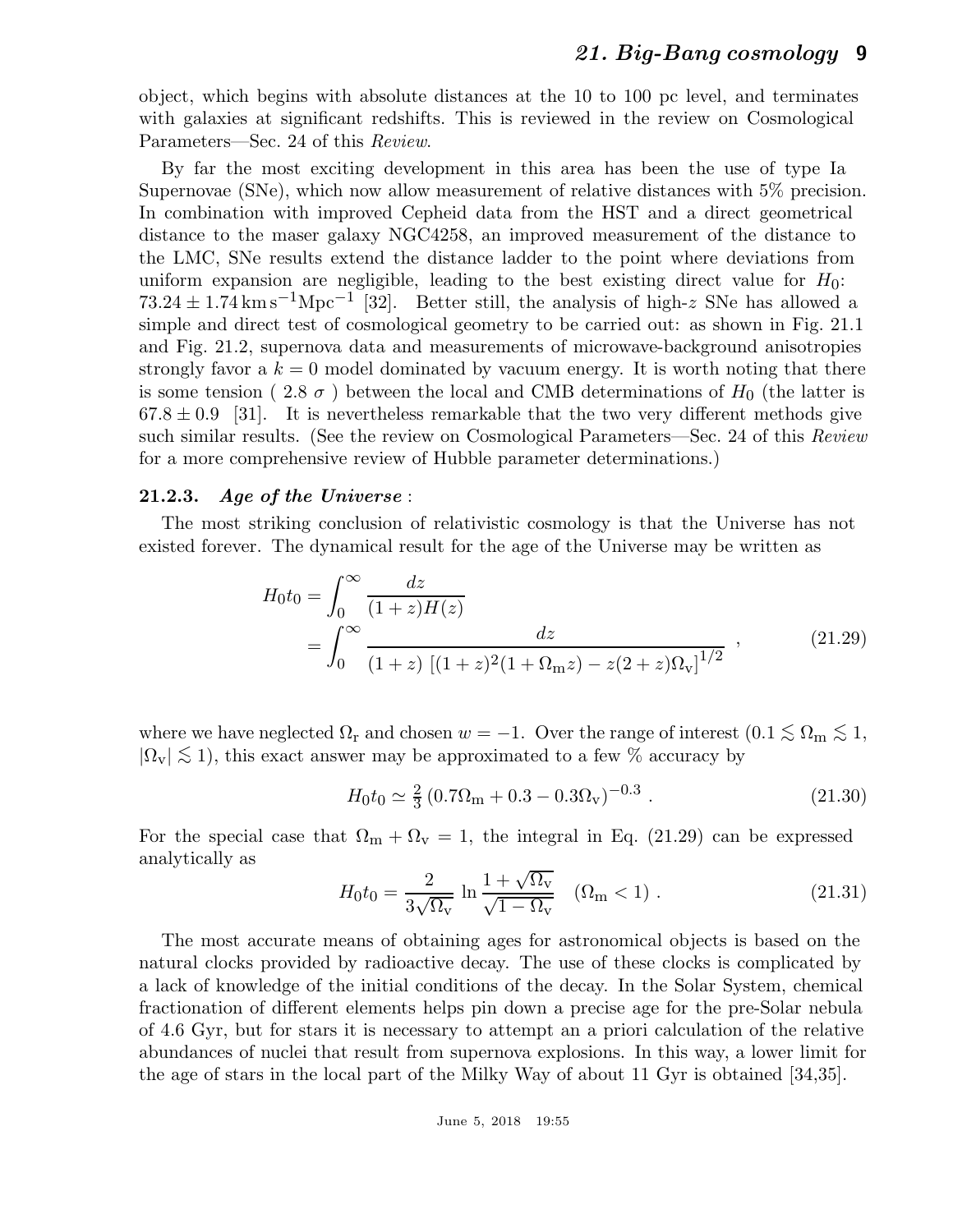The other major means of obtaining cosmological age estimates is based on the theory of stellar evolution. In principle, the main-sequence turnoff point in the color-magnitude diagram of a globular cluster should yield a reliable age. However, these have been controversial owing to theoretical uncertainties in the evolution model, as well as observational uncertainties in the distance, dust extinction, and metallicity of clusters. The present consensus favors ages for the oldest clusters of about 13 Gyr [36].

These methods are all consistent with the age deduced from studies of structure formation, using the microwave background and large-scale structure:  $t_0 = 13.80 \pm 10^{-10}$ 0.04 Gyr [31], where the extra accuracy comes at the price of assuming the Cold Dark Matter model to be true.



**Figure 21.2:** Likelihood-based probability densities on the plane  $\Omega_{\Lambda}$  (*i.e.*,  $\Omega_{\rm v}$ assuming  $w = -1$ ) vs  $\Omega_{\rm m}$ . The colored locus derives from Planck [31] and shows that the CMB alone requires a flat universe  $\Omega_{\rm v} + \Omega_{\rm m} \simeq 1$  if the Hubble constant is not too high. The SNe Ia results [33] very nearly constrain the orthogonal combination  $\Omega_{\rm v} - \Omega_{\rm m}$ , and the intersection of these constraints directly favors a flat model with  $\Omega_{\rm m} \simeq 0.3$ , as does the measurement of the Baryon Acoustic Oscillation lengthscale (for which a joint constraint is shown on this plot). The CMB alone is capable of breaking the degeneracy with  $H_0$  by using the measurements of gravitational lensing that can be made with modern high-resolution CMB data.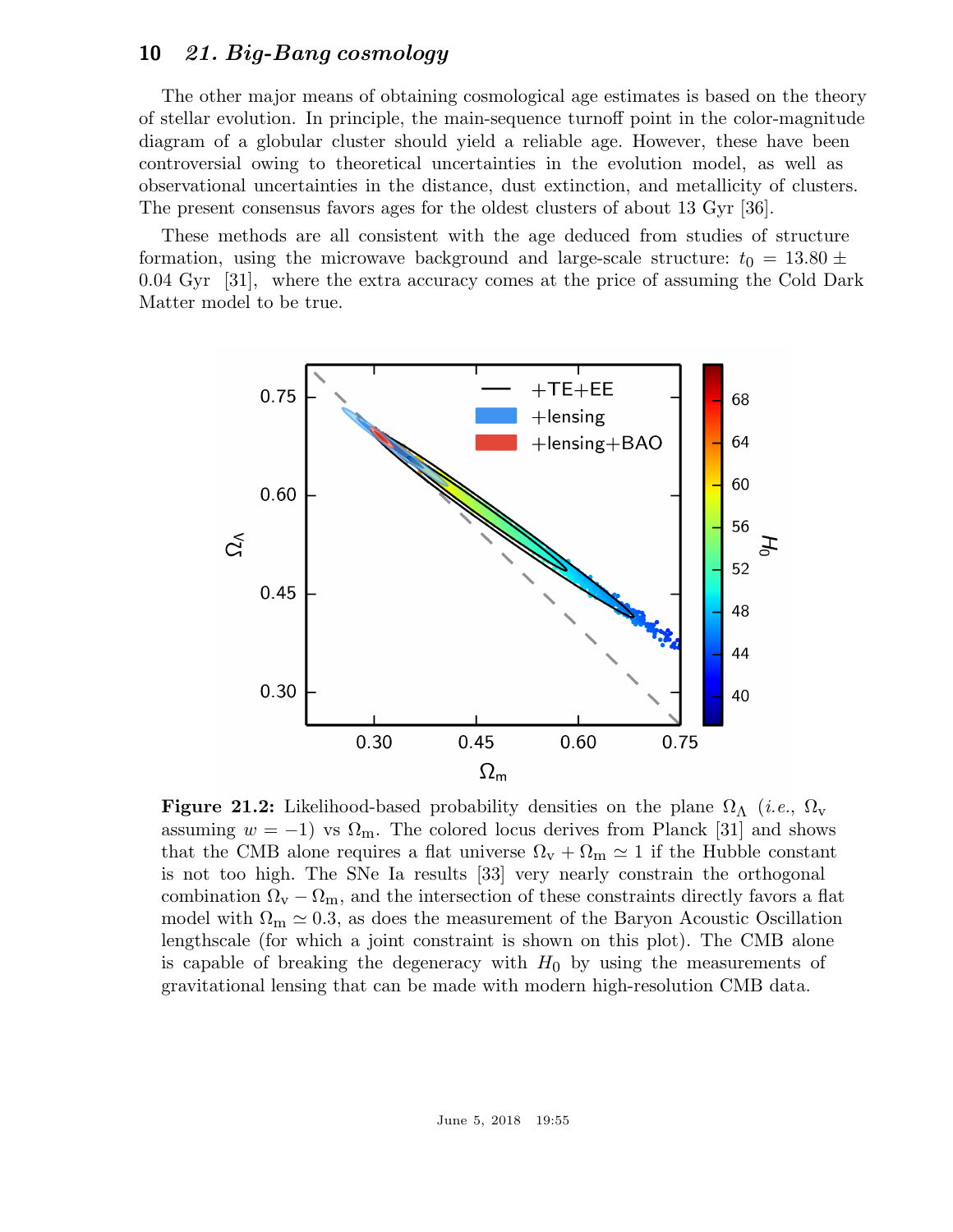#### 21.2.4. Horizon, isotropy, flatness problems :

For photons, the radial equation of motion is just  $c dt = R dy$ . How far can a photon get in a given time? The answer is clearly

$$
\Delta \chi = \int_{t_1}^{t_2} \frac{dt}{R(t)} \equiv \Delta \eta \;, \tag{21.32}
$$

*i.e.*, just the interval of conformal time. We can replace dt by  $dR/\dot{R}$ , which the Friedmann equation says is  $\propto dR/\sqrt{\rho R^2}$  at early times. Thus, this integral converges if  $\rho R^2 \to \infty$  as  $t_1 \rightarrow 0$ , otherwise it diverges. Provided the equation of state is such that  $\rho$  changes faster than  $R^{-2}$ , light signals can only propagate a finite distance between the Big Bang and the present; there is then said to be a particle horizon. Such a horizon therefore exists in conventional Big-Bang models, which are dominated by radiation  $(\rho \propto R^{-4})$  at early times.

At late times, the integral for the horizon is largely determined by the matter-dominated phase, for which

$$
D_{\rm H} = R_0 \chi_{\rm H} \equiv R_0 \int_0^{t(z)} \frac{dt}{R(t)} \simeq \frac{6000}{\sqrt{\Omega_{\rm m} z}} \, h^{-1} \, \text{Mpc} \quad (z \gg 1) \; . \tag{21.33}
$$

The horizon at the time of formation of the microwave background ('last scattering':  $z \simeq 1100$ ) was thus of order 100 Mpc in size, subtending an angle of about 1<sup>°</sup>. Why then are the large number of causally disconnected regions we see on the microwave sky all at the same temperature? The Universe is very nearly isotropic and homogeneous, even though the initial conditions appear not to permit such a state to be constructed.

A related problem is that the  $\Omega = 1$  Universe is unstable:

$$
\Omega(a) - 1 = \frac{\Omega - 1}{1 - \Omega + \Omega_{\mathbf{v}}a^2 + \Omega_{\mathbf{m}}a^{-1} + \Omega_{\mathbf{r}}a^{-2}} ,
$$
\n(21.34)

where  $\Omega$  with no subscript is the total density parameter, and  $a(t) = R(t)/R_0$ . This requires  $\Omega(t)$  to be unity to arbitrary precision as the initial time tends to zero; a universe of non-zero curvature today requires very finely tuned initial conditions.

### 21.3. The Hot Thermal Universe

#### 21.3.1. Thermodynamics of the early Universe :

As alluded to above, we expect that much of the early Universe can be described by a radiation-dominated equation of state. In addition, through much of the radiationdominated period, thermal equilibrium is established by the rapid rate of particle interactions relative to the expansion rate of the Universe (see Sec. 21.3.3 below). In equilibrium, it is straightforward to compute the thermodynamic quantities,  $\rho$ ,  $p$ , and the entropy density, s. In general, the energy density for a given particle type  $i$  can be written as

$$
\rho_i = \int E_i \, dn_{q_i} \tag{21.35}
$$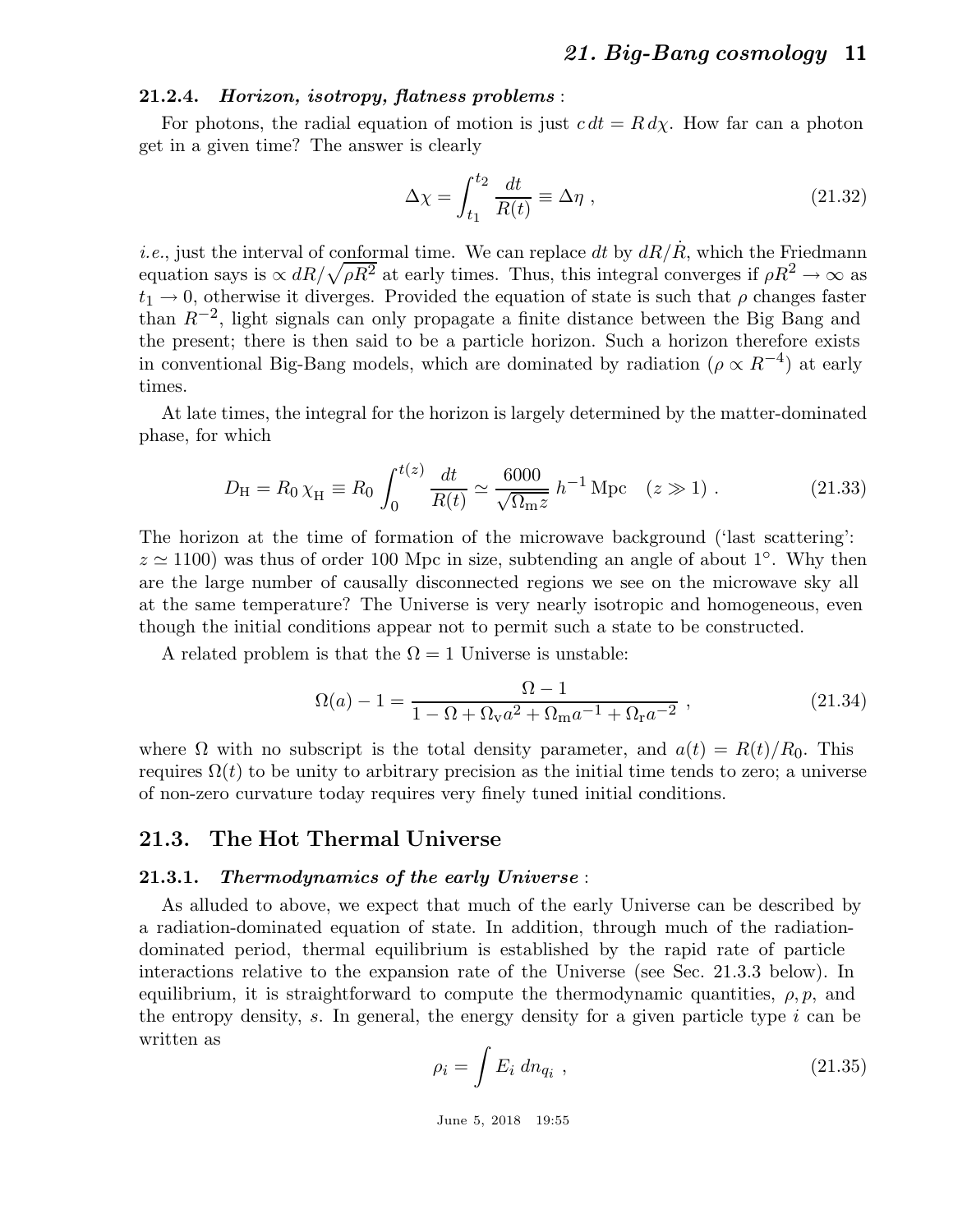with the density of states given by

$$
dn_{q_i} = \frac{g_i}{2\pi^2} \left( \exp[(E_{q_i} - \mu_i)/T_i] \pm 1 \right)^{-1} q_i^2 dq_i , \qquad (21.36)
$$

where  $g_i$  counts the number of degrees of freedom for particle type i,  $E_{q_i}^2 = m_i^2 + q_i^2$  $\frac{2}{i}$  $\mu_i$  is the chemical potential, and the  $\pm$  corresponds to either Fermi or Bose statistics. Similarly, we can define the pressure of a perfect gas as

$$
p_i = \frac{1}{3} \int \frac{q_i^2}{E_i} \, dn_{q_i} \tag{21.37}
$$

The number density of species  $i$  is simply

$$
n_i = \int dn_{q_i} \tag{21.38}
$$

and the entropy density is

$$
s_i = \frac{\rho_i + p_i - \mu_i n_i}{T_i} \tag{21.39}
$$

In the Standard Model, a chemical potential is often associated with baryon number, and since the net baryon density relative to the photon density is known to be very small (of order  $10^{-10}$ ), we can neglect any such chemical potential when computing total thermodynamic quantities.

For photons, we can compute all of the thermodynamic quantities rather easily. Taking  $g_i = 2$  for the 2 photon polarization states, we have (in units where  $\hbar = k_B = 1$ )

$$
\rho_{\gamma} = \frac{\pi^2}{15} T^4 \; ; \quad p_{\gamma} = \frac{1}{3} \rho_{\gamma} \; ; \quad s_{\gamma} = \frac{4\rho_{\gamma}}{3T} \; ; \quad n_{\gamma} = \frac{2\zeta(3)}{\pi^2} T^3 \; , \tag{21.40}
$$

with  $2\zeta(3)/\pi^2 \simeq 0.2436$ . Note that Eq. (21.10) can be converted into an equation for entropy conservation. Recognizing that  $\dot{p} = s\dot{T}$ , Eq. (21.10) becomes

$$
d(sR^3)/dt = 0.
$$
 (21.41)

For radiation, this corresponds to the relationship between expansion and cooling,  $T \propto R^{-1}$  in an adiabatically expanding universe. Note also that both s and  $n<sub>\gamma</sub>$  scale as  $T^3$ .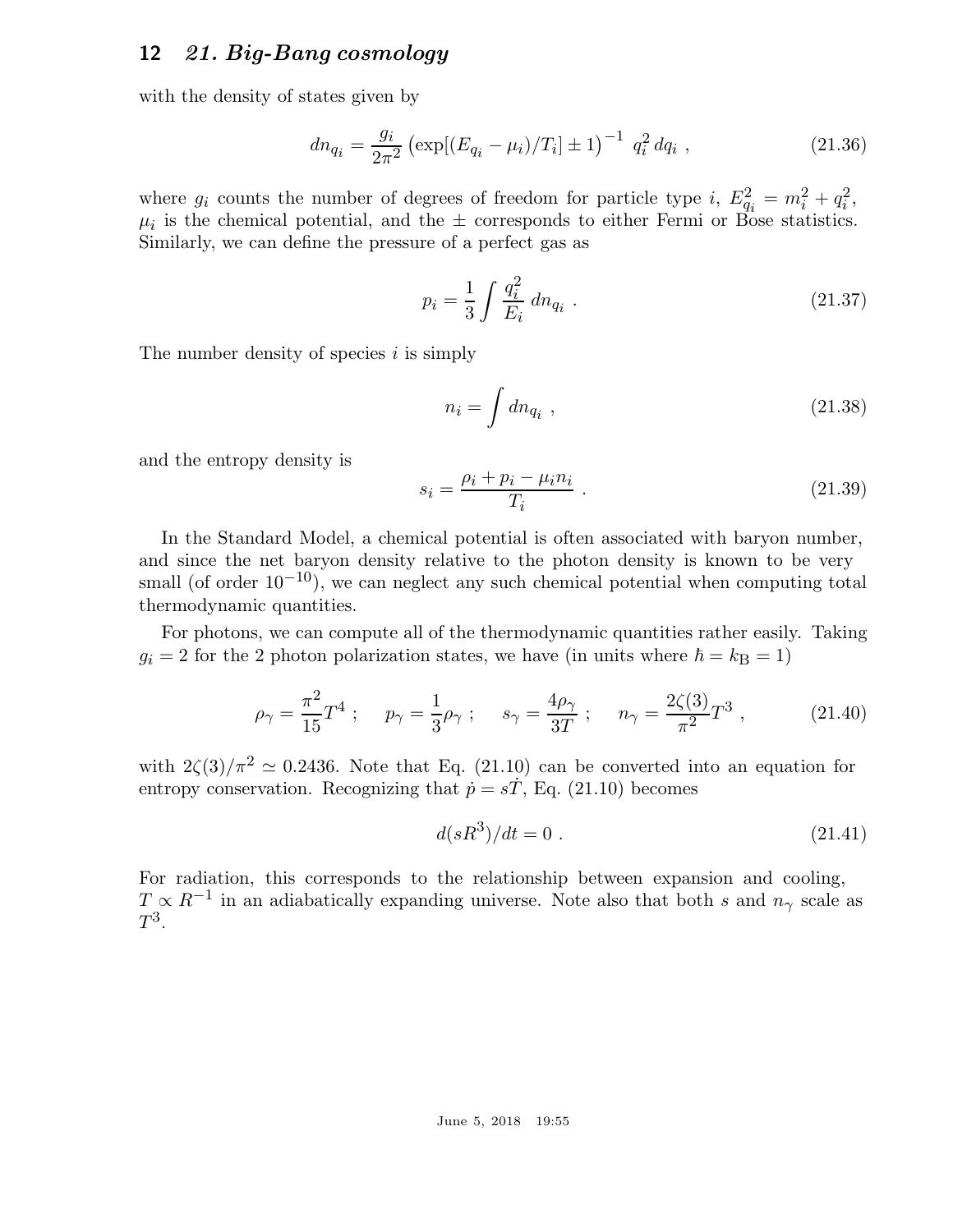### 21.3.2. Radiation content of the Early Universe :

At the very high temperatures associated with the early Universe, massive particles are pair produced, and are part of the thermal bath. If for a given particle species  $i$ we have  $T \gg m_i$ , then we can neglect the mass in Eq. (21.35) to Eq. (21.39), and the thermodynamic quantities are easily computed as in Eq. (21.40). In general, we can approximate the energy density (at high temperatures) by including only those particles with  $m_i \ll T$ . In this case, we have

$$
\rho = \left(\sum_{\rm B} g_{\rm B} + \frac{7}{8} \sum_{\rm F} g_{\rm F}\right) \frac{\pi^2}{30} T^4 \equiv \frac{\pi^2}{30} N(T) T^4 \,,\tag{21.42}
$$

where  $g_{\rm B(F)}$  is the number of degrees of freedom of each boson (fermion) and the sum runs over all boson and fermion states with  $m \ll T$ . The factor of 7/8 is due to the difference between the Fermi and Bose integrals. Eq. (21.42) defines the effective number of degrees of freedom,  $N(T)$ , by taking into account new particle degrees of freedom as the temperature is raised. This quantity calculated from high temperature lattice QCD is plotted in Fig. 21.3 [37]. Near the QCD transition, there is a slight difference between the coefficient of  $T^4$  for  $\rho$  and the coefficient of  $T^3$  for the entropy density  $s = (2\pi^2/45)N_s(T)T^3$  as seen in the figure [38].

The value of  $N(T)$  at any given temperature depends on the particle physics model. In the standard  $SU(3) \times SU(2) \times U(1)$  model, we can specify  $N(T)$  up to temperatures of  $O(100)$  GeV. The change in N (ignoring mass effects) can be seen in the table below.

| Temperature                        | New Particles                                |     |
|------------------------------------|----------------------------------------------|-----|
| $T < m_e$                          | $\gamma$ 's + $\nu$ 's                       | 29  |
| $m_e < T < m_\mu$                  | $e^{\pm}$                                    | 43  |
| $m_{\mu} < T < m_{\pi}$            | $\mu^{\pm}$                                  | 57  |
| $m_{\pi} < T < T_c$ <sup>†</sup>   | $\pi$ 's                                     | 69  |
| $T_c < T < m_{\rm strange}$        | $\pi$ 's + u, $\bar{u}$ , $d$ , $d$ + gluons | 205 |
| $m_s < T < m_{\text{charm}}$       | $s, \bar{s}$                                 | 247 |
| $m_c < T < m_\tau$                 | $c, \bar c$                                  | 289 |
| $m_{\tau} < T < m_{\text{bottom}}$ | $\tau^{\pm}$                                 | 303 |
| $m_b < T < m_{\text{W,Z}}$         | b, b                                         | 345 |
| $m_{W,Z} < T < m_{\text{Higgs}}$   | $W^{\pm},Z$                                  | 381 |
| $m_H < T < m_{\text{top}}$         | $H^0$                                        | 385 |
| $m_t < T$                          | $t,\bar t$                                   | 427 |

 ${}^{\dagger}T_c$  corresponds to the confinement-deconfinement transition between quarks and hadrons.

At higher temperatures,  $N(T)$  will be model-dependent. For example, in the minimal  $SU(5)$  model, one needs to add 24 states to  $N(T)$  for the charged and colored X and Y gauge bosons, another 24 from the adjoint Higgs, and another 6 scalar degrees of freedom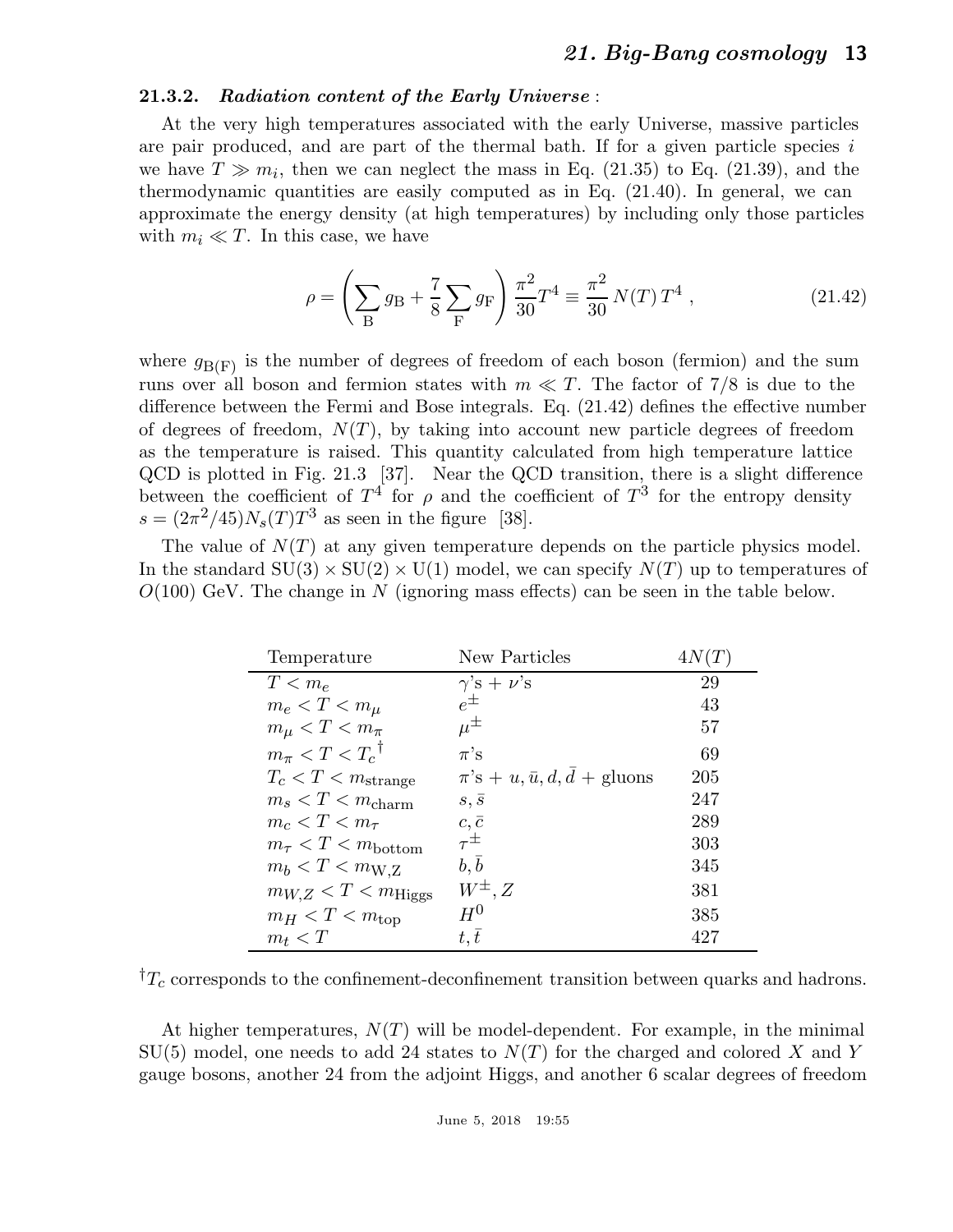(in addition to the 4 associated with the complex Higgs doublet already counted in the longitudinal components of  $W^{\pm}$  and  $Z$ , and in H) from the  $\overline{5}$  of Higgs. Hence for  $T > m_X$ in minimal SU(5),  $N(T) = 160.75$ . In a supersymmetric model this would at least double, with some changes possibly necessary in the table if the lightest supersymmetric particle has a mass below  $m_t$ .



Figure 21.3: The effective numbers of relativistic degrees of freedom as a function of temperature. The sharp drop corresponds to the quark-hadron transition. The solid curve assume a QCD scale of 150 MeV, while the dashed curve assumes 450 MeV.

In the radiation-dominated epoch, Eq. (21.10) can be integrated (neglecting the T-dependence of  $N$ ) giving us a relationship between the age of the Universe and its temperature

$$
t = \left(\frac{90}{32\pi^3 G_\text{N} N(T)}\right)^{1/2} T^{-2} \tag{21.43}
$$

Put into a more convenient form

$$
t T_{\text{MeV}}^2 = 2.4[N(T)]^{-1/2} , \qquad (21.44)
$$

where t is measured in seconds and  $T_{\text{MeV}}$  in units of MeV.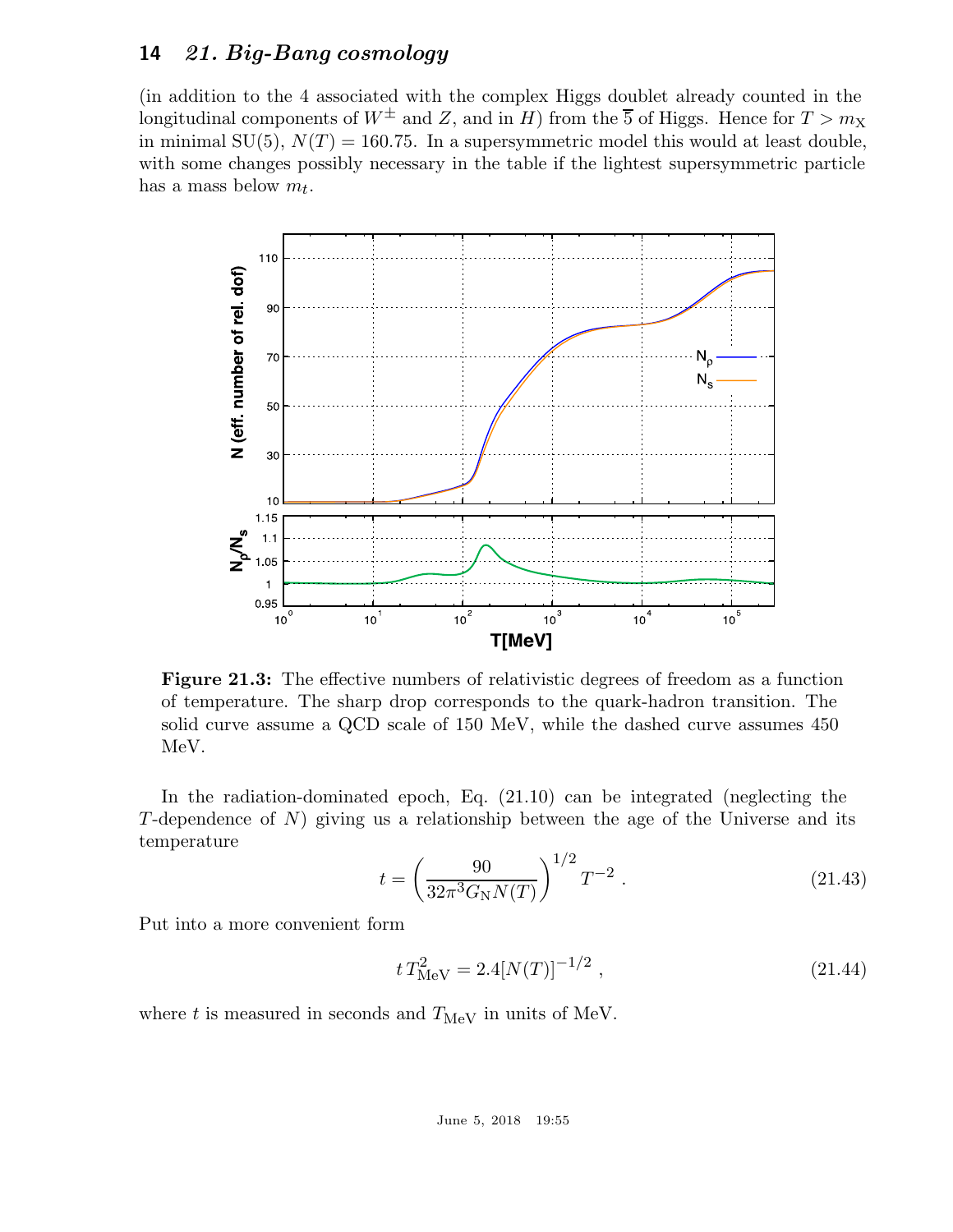**21.3.3.** Neutrinos and equilibrium : Due to the expansion of the Universe, certain rates may be too slow to either establish or maintain equilibrium. Quantitatively, for each particle i, as a minimal condition for equilibrium, we will require that some rate  $\Gamma_i$ involving that type be larger than the expansion rate of the Universe or

$$
\Gamma_i > H \tag{21.45}
$$

Recalling that the age of the Universe is determined by  $H^{-1}$ , this condition is equivalent to requiring that on average, at least one interaction has occurred over the lifetime of the Universe.

A good example for a process which goes in and out of equilibrium is the weak interactions of neutrinos. On dimensional grounds, one can estimate the thermally averaged scattering cross section:

$$
\langle \sigma v \rangle \sim O(10^{-2}) T^2 / m_{\rm W}^4 \tag{21.46}
$$

for  $T \lesssim m_W$ . Recalling that the number density of leptons is  $n \propto T^3$ , we can compare the weak interaction rate,  $\Gamma_{wk} \sim n \langle \sigma v \rangle$ , with the expansion rate,

$$
H = \left(\frac{8\pi G_{\rm N}\rho}{3}\right)^{1/2} = \left(\frac{8\pi^3}{90}N(T)\right)^{1/2}T^2/M_{\rm P}
$$
  
 
$$
\sim 1.66N(T)^{1/2}T^2/M_{\rm P},
$$
 (21.47)

where the Planck mass  $M_{\rm P} = G_N^{-1/2} = 1.22 \times 10^{19}$  GeV.

Neutrinos will be in equilibrium when  $\Gamma_{\text{wk}} > H$  or

$$
T > (500 \, m_{\rm W}^4 / M_{\rm P})^{1/3} \sim 1 \, \text{ MeV} \, . \tag{21.48}
$$

However, this condition assumes  $T \ll m_W$ ; for higher temperatures, we should write  $\langle \sigma v \rangle \sim O(10^{-2})/T^2$ , so that  $\Gamma \sim 10^{-2}T$ . Thus, in the very early stages of expansion, at temperatures  $T \gtrsim 10^{-2} M_{\rm P}/\sqrt{N}$ , equilibrium will not have been established.

Having attained a quasi-equilibrium stage, the Universe then cools further to the point where the interaction and expansion timescales match once again. The temperature at which these rates are equal is commonly referred to as the neutrino decoupling or freeze-out temperature and is defined by  $\Gamma_{wk}(T_d) = H(T_d)$ . For  $T < T_d$ , neutrinos drop out of equilibrium. The Universe becomes transparent to neutrinos and their momenta simply redshift with the cosmic expansion. The effective neutrino temperature will simply fall with  $T \sim 1/R$ .

Soon after decoupling,  $e^{\pm}$  pairs in the thermal background begin to annihilate (when  $T \lesssim m_e$ ). Because the neutrinos are decoupled, the energy released due to annihilation heats up the photon background relative to the neutrinos. The change in the photon temperature can be easily computed from entropy conservation. The neutrino entropy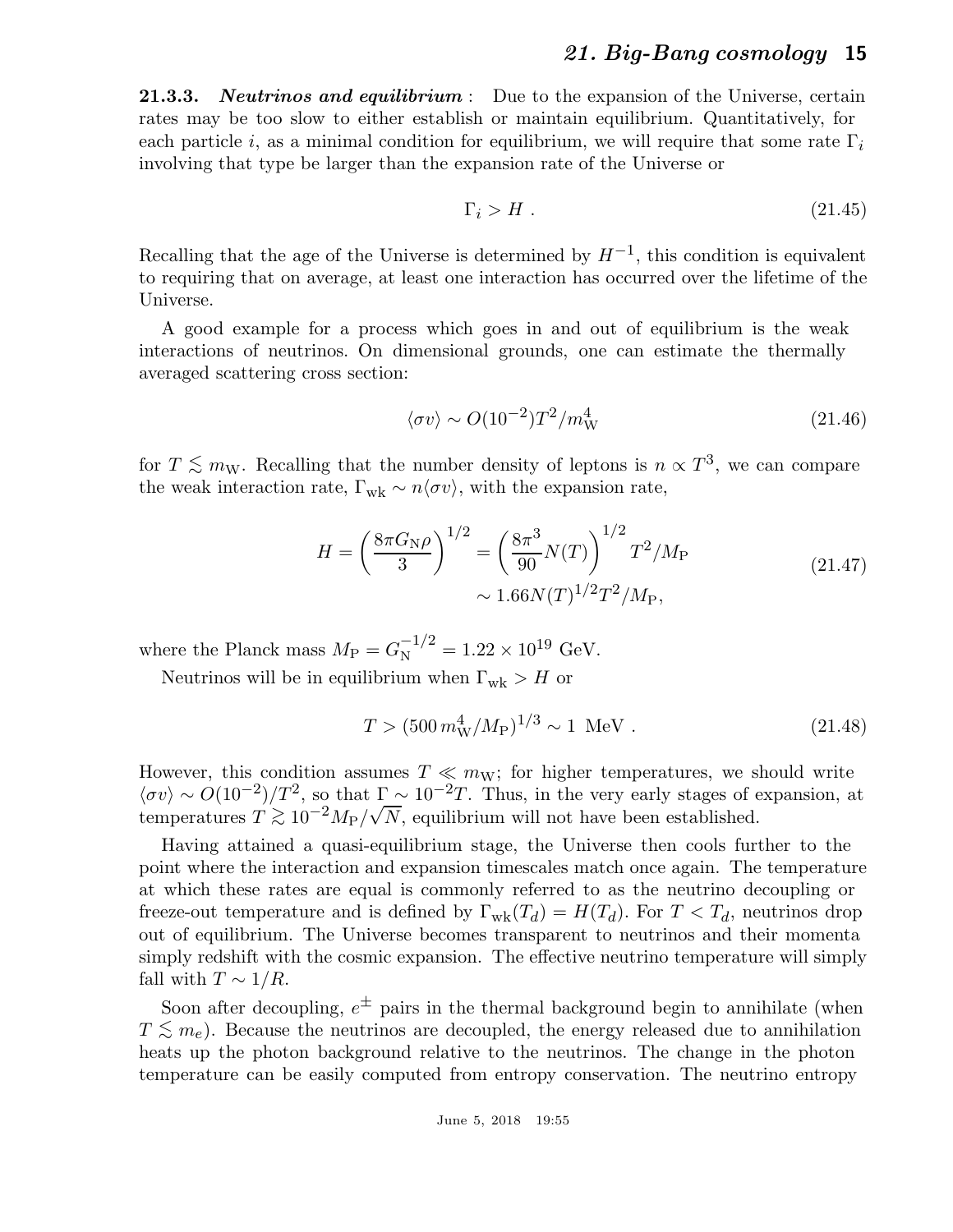must be conserved separately from the entropy of interacting particles. A straightforward computation yields

$$
T_{\nu} = (4/11)^{1/3} T_{\gamma} \simeq 1.9 \text{ K} \,. \tag{21.49}
$$

The total entropy density is therefore given by the contribution from photons and 3 flavors of neutrinos

$$
s = \frac{4\pi^2}{3\,30} \left( 2 + \frac{21}{4} (T_\nu/T_\gamma)^3 \right) T_\gamma^3 = \frac{4\pi^2}{3\,30} \left( 2 + \frac{21}{11} \right) T_\gamma^3 = 7.04 \, n_\gamma \tag{21.50}
$$

Similarly, the total relativistic energy density is given by

$$
\rho_r = \frac{\pi^2}{30} \left[ 2 + \frac{21}{4} (T_\nu/T_\gamma)^4 \right] T_\gamma^4 \simeq 1.68 \rho_\gamma \ . \tag{21.51}
$$

In practice, a small correction is needed to this, since neutrinos are not totally decoupled at  $e^{\pm}$  annihilation: the effective number of massless neutrino species is 3.046, rather than 3 [39].

This expression ignores neutrino rest masses, but current oscillation data require at least one neutrino eigenstate to have a mass exceeding 0.05 eV. In this minimal case,  $\Omega_{\nu}h^2 = 5 \times 10^{-4}$ , so the neutrino contribution to the matter budget would be negligibly small (which is our normal assumption). However, a nearly degenerate pattern of mass eigenstates could allow larger densities, since oscillation experiments only measure differences in  $m^2$  values. Note that a 0.05-eV neutrino has  $kT_{\nu} = m_{\nu}$  at  $z \approx 297$ , so the above expression for the total present relativistic density is really only an extrapolation. However, neutrinos are almost certainly relativistic at all epochs where the radiation content of the Universe is dynamically significant.

### 21.3.4. Field Theory and Phase transitions :

It is very likely that the Universe has undergone one or more phase transitions during the course of its evolution [40–43]. Our current vacuum state is described by  $SU(3)_c \times$  $U(1)_{\text{em}}$ , which in the Standard Model is a remnant of an unbroken  $SU(3)_c \times SU(2)_L \times$  $U(1)_Y$  gauge symmetry. Symmetry breaking occurs when a non-singlet gauge field (the Higgs field in the Standard Model) picks up a non-vanishing vacuum expectation value, determined by a scalar potential. For example, a simple (non-gauged) potential describing symmetry breaking is  $V(\phi) = \frac{1}{4}\lambda\phi^4 - \frac{1}{2}$  $\frac{1}{2}\mu^2\phi^2 + V(0)$ . The resulting expectation value is simply  $\langle \phi \rangle = \mu / \sqrt{\lambda}$ .

In the early Universe, finite temperature radiative corrections typically add terms to the potential of the form  $\phi^2T^2$ . Thus, at very high temperatures, the symmetry is restored and  $\langle \phi \rangle = 0$ . As the Universe cools, depending on the details of the potential, symmetry breaking will occur via a first order phase transition in which the field tunnels through a potential barrier, or via a second order transition in which the field evolves smoothly from one state to another (as would be the case for the above example potential).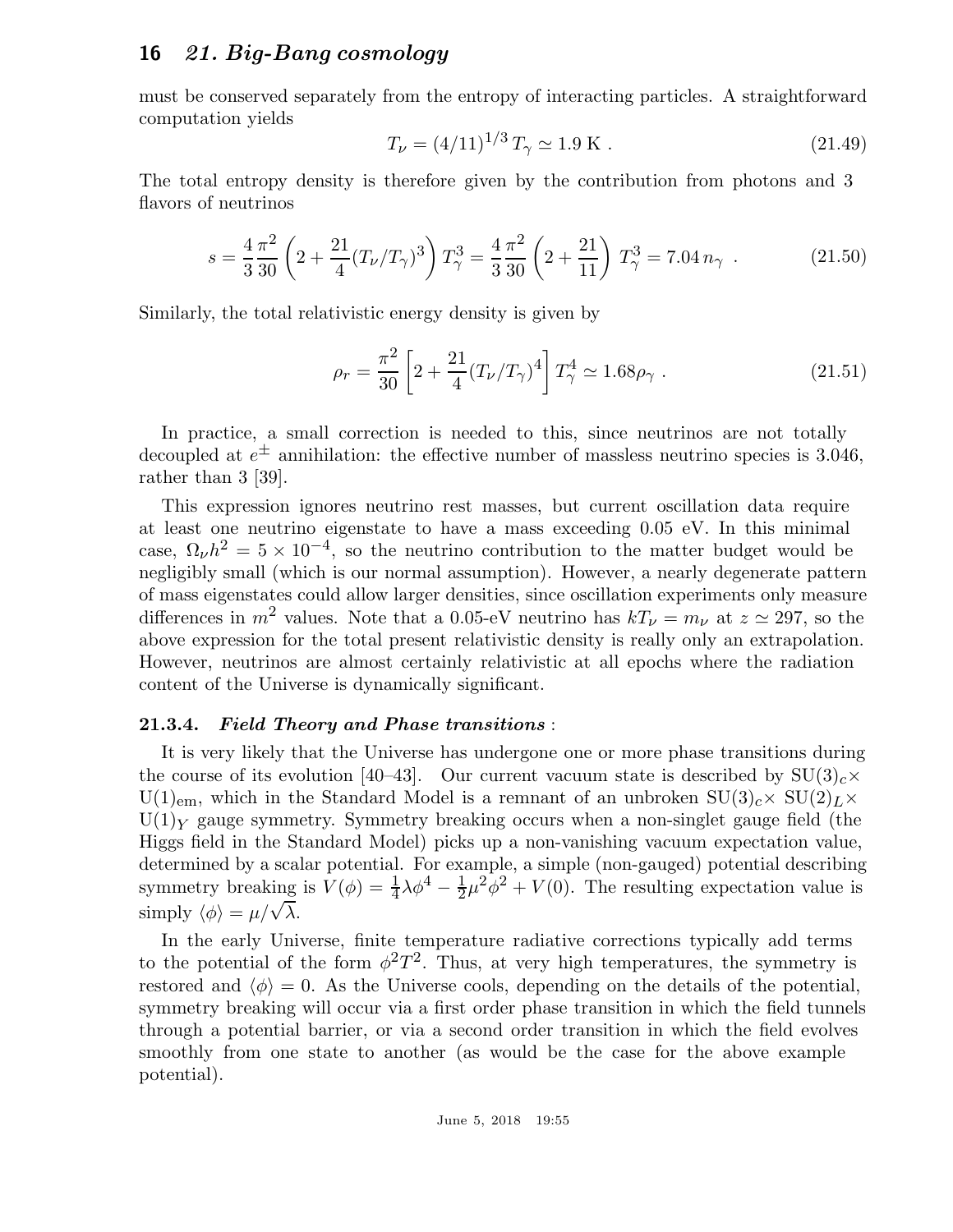The evolution of scalar fields can have a profound impact on the early Universe. The equation of motion for a scalar field  $\phi$  can be derived from the energy-momentum tensor

$$
T_{\mu\nu} = \partial_{\mu}\phi\partial_{\nu}\phi - \frac{1}{2}g_{\mu\nu}\partial_{\rho}\phi\partial^{\rho}\phi - g_{\mu\nu}V(\phi) . \qquad (21.52)
$$

By associating  $\rho = T_{00}$  and  $p = R^{-2}(t)T_{ii}$  we have

$$
\rho = \frac{1}{2}\dot{\phi}^2 + \frac{1}{2}R^{-2}(t)(\nabla\phi)^2 + V(\phi)
$$
  
\n
$$
p = \frac{1}{2}\dot{\phi}^2 - \frac{1}{6}R^{-2}(t)(\nabla\phi)^2 - V(\phi) ,
$$
\n(21.53)

and from Eq. (21.10) we can write the equation of motion (by considering a homogeneous region, we can ignore the gradient terms)

$$
\ddot{\phi} + 3H\dot{\phi} = -\partial V/\partial \phi \tag{21.54}
$$

### 21.3.5. Inflation :

In Sec. 21.2.4, we discussed some of the problems associated with the standard Big-Bang model. However, during a phase transition, our assumptions of an adiabatically expanding universe are generally not valid. If, for example, a phase transition occurred in the early Universe such that the field evolved slowly from the symmetric state to the global minimum, the Universe may have been dominated by the vacuum energy density associated with the potential near  $\phi \approx 0$ . During this period of slow evolution, the energy density due to radiation will fall below the vacuum energy density,  $\rho \ll V(0)$ . When this happens, the expansion rate will be dominated by the constant  $V(0)$ , and we obtain the exponentially expanding solution given in Eq. (21.20). When the field evolves towards the global minimum it will begin to oscillate about the minimum, energy will be released during its decay, and a hot thermal universe will be restored. If released fast enough, it will produce radiation at a temperature  $NT_R^4 \lesssim V(0)$ . In this reheating process, entropy has been created and the final value of  $RT$  is greater than the initial value of  $RT$ . Thus, we see that, during a phase transition, the relation  $RT \sim$  constant need not hold true. This is the basis of the inflationary Universe scenario [44–46].

If, during the phase transition, the value of  $RT$  changed by a factor of  $O(10^{29})$ , the cosmological problems discussed above would be solved. The observed isotropy would be generated by the immense expansion; one small causal region could get blown up, and thus our entire visible Universe would have been in thermal contact some time in the past. In addition, the density parameter  $\Omega$  would have been driven to 1 (with exponential precision). Density perturbations will be stretched by the expansion,  $\lambda \sim R(t)$ . Thus it will appear that  $\lambda \gg H^{-1}$  or that the perturbations have left the horizon, where in fact the size of the causally connected region is now no longer simply  $H^{-1}$ . However, not only does inflation offer an explanation for large scale perturbations, it also offers a source for the perturbations themselves through quantum fluctuations.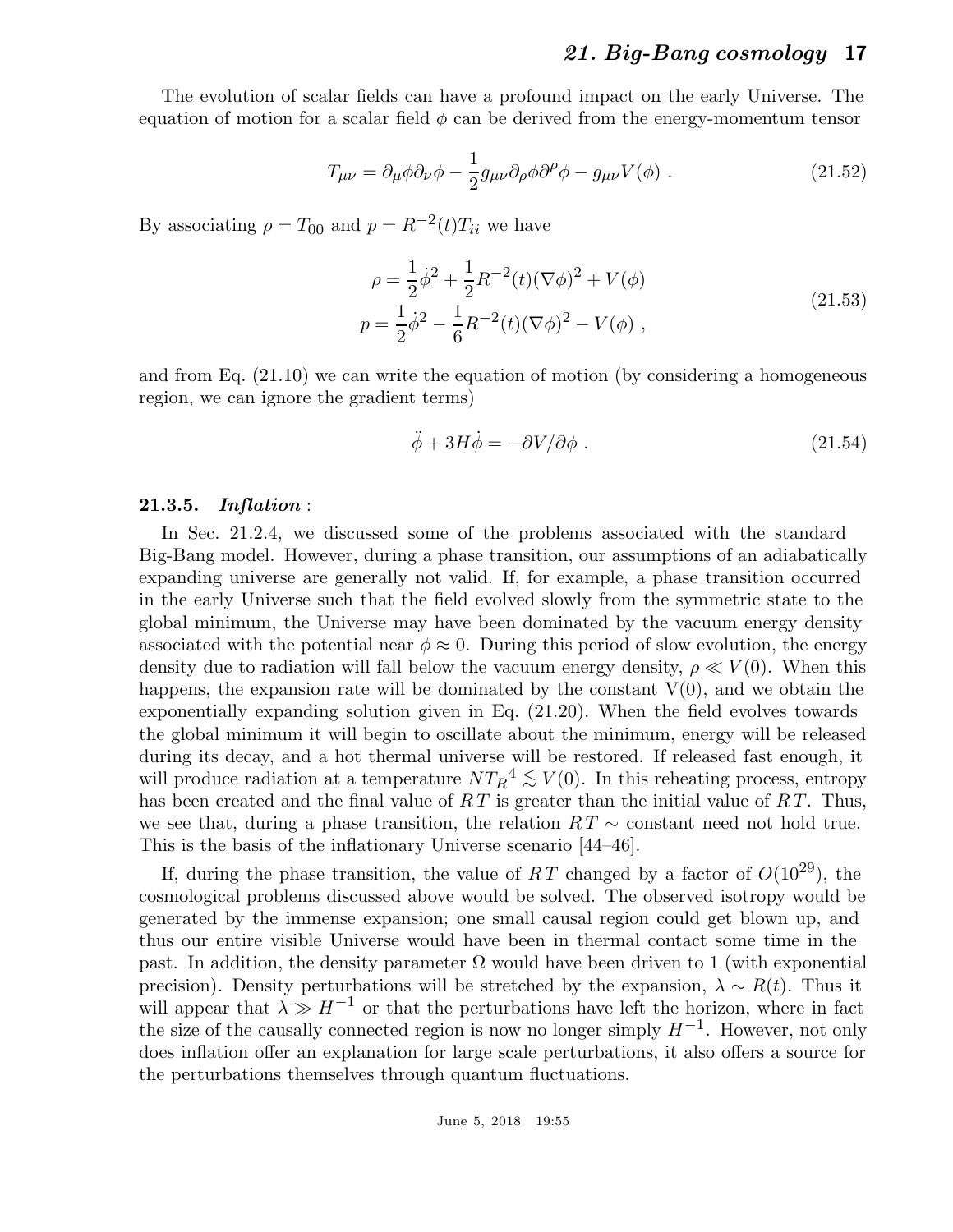Problems with early models of inflation based on a either first order [47] or second order [48,49] phase transition of a Grand Unified Theory led to models invoking a completely new scalar field: the inflaton,  $\phi$ . The potential of this field,  $V(\phi)$ , needs to have a very low gradient and curvature in order to match observed metric fluctuations. For a more thorough discussion of the problems of early models and a host of current models being studying see the review on inflation—Sec. 22 of this *Review*. In most current inflation models, reheated bubbles typically do not percolate, so inflation is 'eternal' and continues with exponential expansion in the region outside bubbles. These causally disconnected bubble universes constitute a 'multiverse', where low-energy physics can vary between different bubbles. This has led to a controversial 'anthropic' approach to cosmology [50–52], where observer selection within the multiverse can be introduced as a means of understanding e.g. why the observed level of vacuum energy is so low (because larger values suppress growth of structure).

### 21.3.6. Baryogenesis :

The Universe appears to be populated exclusively with matter rather than antimatter. Indeed antimatter is only detected in accelerators or in cosmic rays. However, the presence of antimatter in the latter is understood to be the result of collisions of primary particles in the interstellar medium. There is in fact strong evidence against primary forms of antimatter in the Universe. Furthermore, the density of baryons compared to the density of photons is extremely small,  $\eta \sim 10^{-10}$ .

The production of a net baryon asymmetry requires baryon number violating interactions, C and  $\overline{CP}$  violation and a departure from thermal equilibrium [53]. The first two of these ingredients are expected to be contained in grand unified theories as well as in the non-perturbative sector of the Standard Model, the third can be realized in an expanding universe where as we have seen interactions come in and out of equilibrium.

There are several interesting and viable mechanisms for the production of the baryon asymmetry. While we can not review any of them here in any detail, we mention some of the important scenarios. In all cases, all three ingredients listed above are incorporated. One of the first mechanisms was based on the out of equilibrium decay of a massive particle such as a superheavy GUT gauge of Higgs boson [54,55]. A novel mechanism involving the decay of flat directions in supersymmetric models is known as the Affleck-Dine scenario [56]. There is also the possibility of generating the baryon asymmetry at the electro-weak scale using the non-perturbative interactions of sphalerons [57]. Because these interactions conserve the sum of baryon and lepton number,  $B + L$ , it is possible to first generate a lepton asymmetry (*e.g.*, by the out-of-equilibrium decay of a superheavy right-handed neutrino), which is converted to a baryon asymmetry at the electro-weak scale [58]. This mechanism is known as lepto-baryogenesis.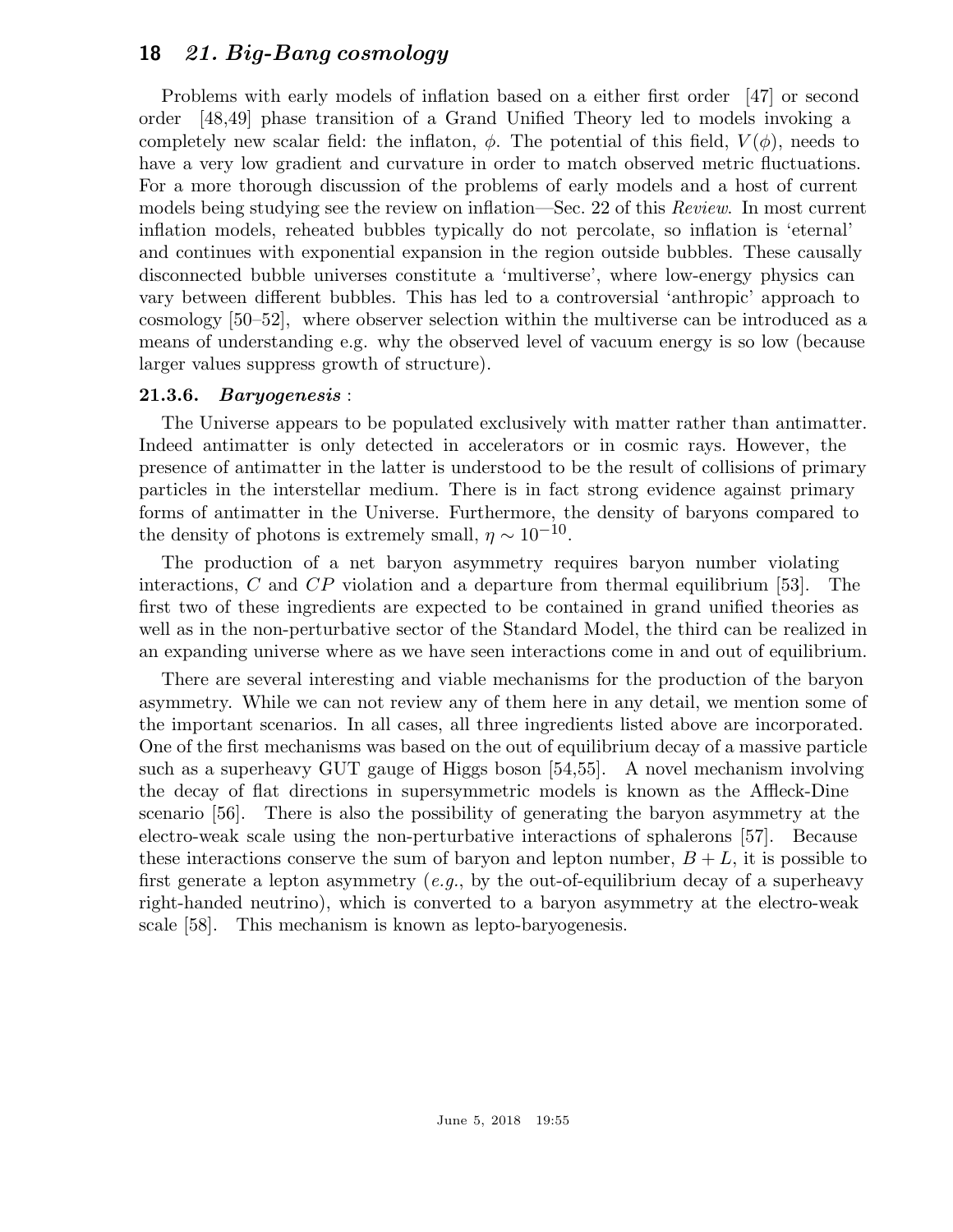#### 21.3.7. Nucleosynthesis :

An essential element of the standard cosmological model is Big-Bang nucleosynthesis (BBN), the theory which predicts the abundances of the light element isotopes  $D$ , <sup>3</sup>He,  $^{4}$ He, and <sup>7</sup>Li. Nucleosynthesis takes place at a temperature scale of order 1 MeV. The nuclear processes lead primarily to  ${}^{4}$ He, with a primordial mass fraction of about 25%. Lesser amounts of the other light elements are produced: about  $10^{-5}$  of D and <sup>3</sup>He and about 10−<sup>10</sup> of <sup>7</sup>Li by number relative to H. The abundances of the light elements depend almost solely on one key parameter, the baryon-to-photon ratio,  $\eta$ . The nucleosynthesis predictions can be compared with observational determinations of the abundances of the light elements. Consistency between theory and observations driven primarily by recent D/H measurements [59] leads to a range of

$$
5.8 \times 10^{-10} < \eta < 6.6 \times 10^{-10} \tag{21.55}
$$

 $\eta$  is related to the fraction of  $\Omega$  contained in baryons,  $\Omega_{\rm b}$ 

$$
\Omega_{\rm b} = 3.66 \times 10^7 \eta \, h^{-2} \tag{21.56}
$$

or  $10^{10}\eta = 274\Omega_{\rm b}h^2$ . The Planck result [31] for  $\Omega_{\rm b}h^2$  of  $0.0223 \pm 0.0002$  translates into a value of  $\eta = 6.09 \pm 0.06$ . This result can be used to 'predict' the light element abundance which can in turn be compared with observation [60]. The resulting D/H abundance is in excellent agreement with that found in quasar absorption systems. It is in reasonable agreement with the helium abundance observed in extra-galactic HII regions (once systematic uncertainties are accounted for), but is in poor agreement with the Li abundance observed in the atmospheres of halo dwarf stars [61]. (See the review on BBN—Sec. 23 of this *Review* for a detailed discussion of BBN or references [62,63,64].)

#### 21.3.8. The transition to a matter-dominated Universe :

In the Standard Model, the temperature (or redshift) at which the Universe undergoes a transition from a radiation dominated to a matter dominated Universe is determined by the amount of dark matter. Assuming three nearly massless neutrinos, the energy density in radiation at temperatures  $T \ll 1$  MeV, is given by

$$
\rho_{\rm r} = \frac{\pi^2}{30} \left[ 2 + \frac{21}{4} \left( \frac{4}{11} \right)^{4/3} \right] T^4 \ . \tag{21.57}
$$

In the absence of non-baryonic dark matter, the matter density can be written as

$$
\rho_{\rm m} = m_{\rm N} \eta \, n_{\gamma} \tag{21.58}
$$

where  $m_N$  is the nucleon mass. Recalling that  $n_\gamma \propto T^3$  [cf. Eq. (21.40)], we can solve for the temperature or redshift at the matter-radiation equality when  $\rho_r = \rho_m$ ,

$$
T_{\text{eq}} = 0.22 \, m_{\text{N}} \, \eta \qquad \text{or} \qquad (1 + z_{\text{eq}}) = 0.22 \, \eta \frac{m_{\text{N}}}{T_0} \,, \tag{21.59}
$$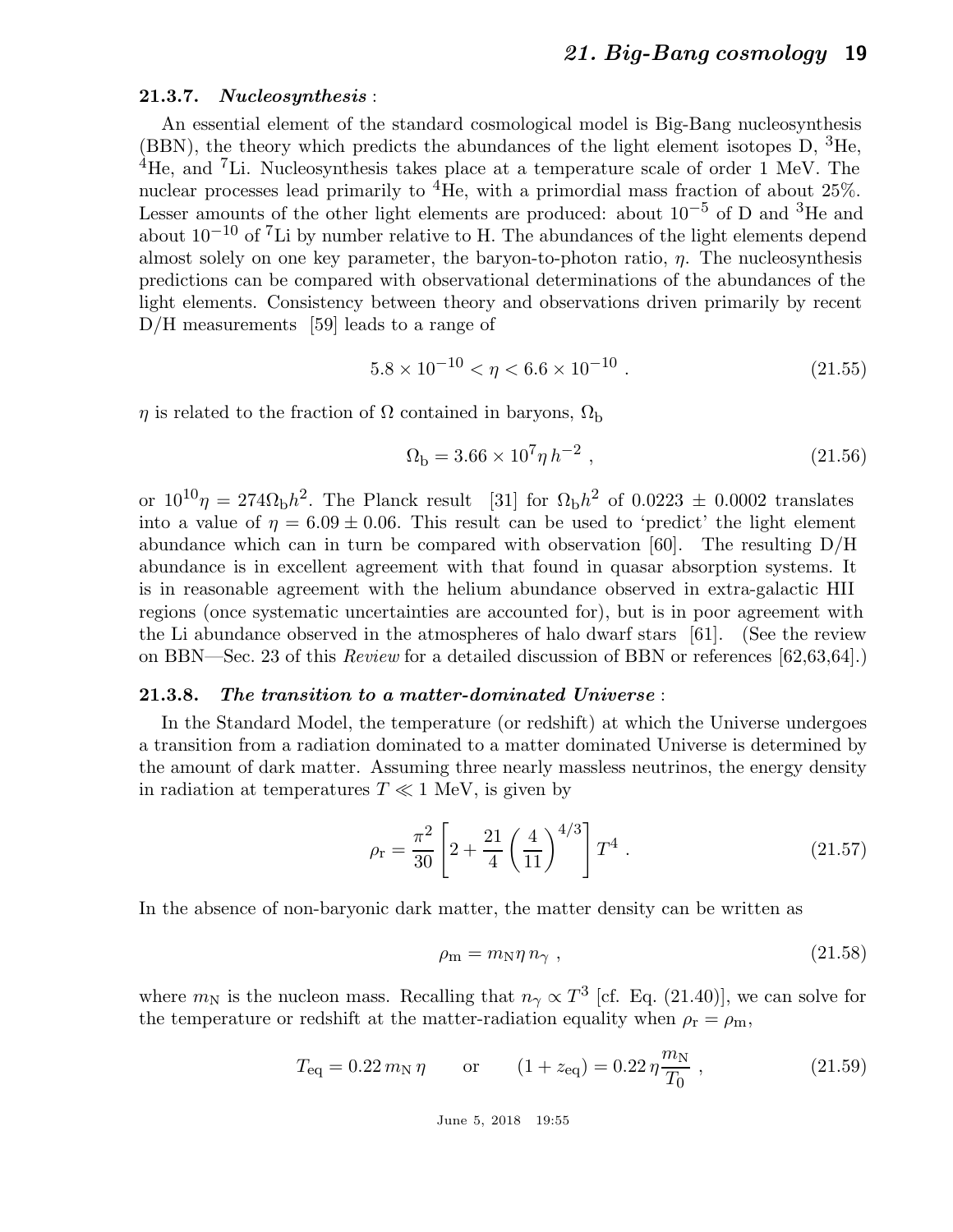where  $T_0$  is the present temperature of the microwave background. For  $\eta = 6.1 \times 10^{-10}$ , this corresponds to a temperature  $T_{eq} \simeq 0.13$  eV or  $(1+z_{eq}) \simeq 550$ . A transition this late is very problematic for structure formation (see Sec. 21.4.5).

The redshift of matter domination can be pushed back significantly if non-baryonic dark matter is present. If instead of Eq. (21.58), we write

$$
\rho_{\rm m} = \Omega_{\rm m}\rho_{\rm c} \left(\frac{T}{T_0}\right)^3 \,,\tag{21.60}
$$

we find that

$$
T_{\text{eq}} = 0.9 \frac{\Omega_{\text{m}} \rho_{\text{c}}}{T_0^3} \qquad \text{or} \qquad (1 + z_{\text{eq}}) = 2.4 \times 10^4 \Omega_{\text{m}} h^2 \ . \tag{21.61}
$$

## 21.4. The Universe at late times

### 21.4.1. The CMB :

One form of the infamous Olbers' paradox says that, in Euclidean space, surface brightness is independent of distance. Every line of sight will terminate on matter that is hot enough to be ionized and so scatter photons:  $T \gtrsim 10^3$  K; the sky should therefore shine as brightly as the surface of the Sun. The reason the night sky is dark is entirely due to the expansion, which cools the radiation temperature to 2.73 K. This gives a Planck function peaking at around 1 mm to produce the microwave background (CMB).

The CMB spectrum is a very accurate match to a Planck function [65]. (See the review on CBR–Sec. 28 of this *Review*.) The COBE estimate of the temperature is [66]

$$
T = 2.7255 \pm 0.0006 \,\mathrm{K} \,. \tag{21.62}
$$

The lack of any distortion of the Planck spectrum is a strong physical constraint. It is very difficult to account for in any expanding universe other than one that passes through a hot stage. Alternative schemes for generating the radiation, such as thermalization of starlight by dust grains, inevitably generate a superposition of temperatures. What is required in addition to thermal equilibrium is that  $T \propto 1/R$ , so that radiation from different parts of space appears identical.

Although it is common to speak of the CMB as originating at 'recombination', a more accurate terminology is the era of 'last scattering'. In practice, this takes place at  $z \approx 1100$ , almost independently of the main cosmological parameters, at which time the fractional ionization is very small. This occurred when the age of the Universe was about 370,000 years. But the CMB photons themselves were not generated at this point, and were the result of thermalization at  $z \sim 10^7$ . (See the review on CBR–Sec. 28 of this *Review* for a full discussion of the CMB.)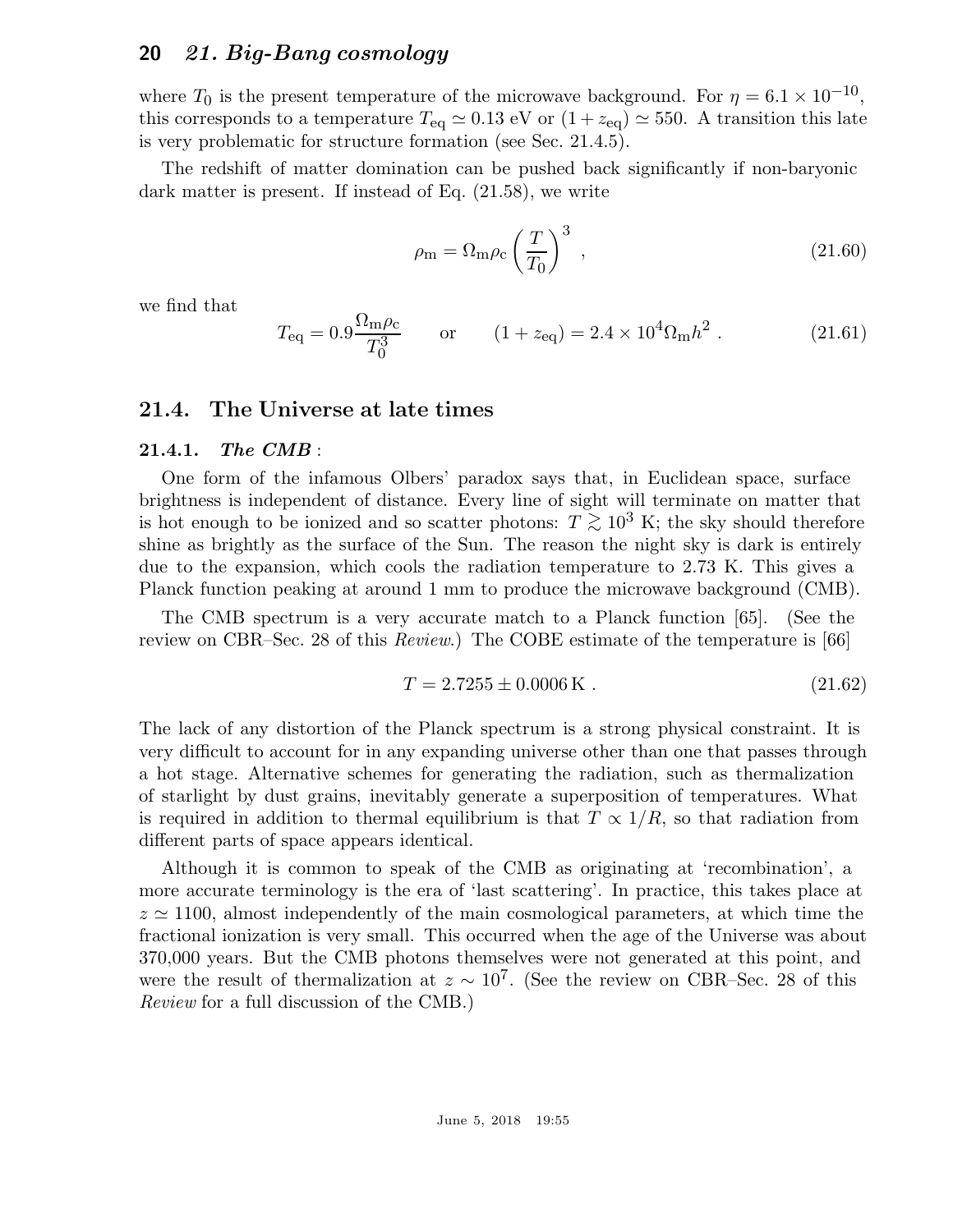### 21.4.2. Matter in the Universe :

One of the main tasks of cosmology is to measure the density of the Universe, and how this is divided between dark matter and baryons. The baryons consist partly of stars, with  $0.002 \lesssim \Omega_* \lesssim 0.003$  [67] but mainly inhabit the intergalactic medium (IGM). One powerful way in which this can be studied is via the absorption of light from distant luminous objects such as quasars. Even very small amounts of neutral hydrogen can absorb rest-frame UV photons (the Gunn-Peterson effect), and should suppress the continuum by a factor  $\exp(-\tau)$ , where

$$
\tau \simeq 10^{4.62} h^{-1} \left[ \frac{n_{\rm HI}(z)/\rm m^{-3}}{(1+z)\sqrt{1+\Omega_{\rm m}z}} \right] , \qquad (21.63)
$$

and this expression applies while the Universe is matter dominated ( $z \gtrsim 1$  in the  $\Omega_{\rm m} = 0.3$  $\Omega_{\rm v} = 0.7$  model). At  $z < 6$ , the dominant effect on quasar spectra is a 'forest' of narrow absorption lines, which produce a mean  $\tau = 1$  in the Ly $\alpha$  forest at about  $z = 3$ , and so we have  $\Omega_{\text{HI}} \simeq 10^{-6.7} h^{-1}$ . This is such a small number that the IGM must be very highly ionized at these redshifts apart from a few high-density clumps. But at  $z > 6$ there is good evidence for a 'reionization' era at which the general IGM is not so strongly ionized [68]. As discussed below, this ionized IGM at low  $z$  is also detectable via the secondary Compton scattering of CMB photons.

The  $Ly\alpha$  forest is of great importance in pinning down the abundance of deuterium. Because electrons in deuterium differ in reduced mass by about 1 part in 4000 compared to hydrogen, each absorption system in the  $Ly\alpha$  forest is accompanied by an offset deuterium line. By careful selection of systems with an optimal HI column density, a measurement of the D/H ratio can be made. This has now been done with high accuracy in 10 quasars, with consistent results [59]. Combining these determinations with the theory of primordial nucleosynthesis yields a baryon density of  $\Omega_{\rm b}h^2 = 0.021 - 0.023$ (95% confidence) in excellent agreement with the Planck result. (See also the review on BBN—Sec. 23 of this *Review*.)

Ionized IGM can also be detected in emission when it is densely clumped, via bremsstrahlung radiation. This generates the spectacular X-ray emission from rich clusters of galaxies. Studies of this phenomenon allow us to achieve an accounting of the total baryonic material in clusters. Within the central  $\simeq$  1 Mpc, the masses in stars, X-ray emitting gas and total dark matter can be determined with reasonable accuracy (perhaps 20% rms), and this allows a minimum baryon fraction to be determined [69,70]:

$$
\frac{M_{\text{baryons}}}{M_{\text{total}}} \gtrsim 0.009 + (0.066 \pm 0.003) h^{-3/2} . \qquad (21.64)
$$

Because clusters are the largest collapsed structures, it is reasonable to take this as applying to the Universe as a whole. This equation implies a minimum baryon fraction of perhaps 12% (for reasonable h), which is too high for  $\Omega_{\rm m} = 1$  if we take  $\Omega_{\rm b} h^2 \simeq 0.02$  from nucleosynthesis. This is therefore one of the more robust arguments in favor of  $\Omega_m \simeq 0.3$ . (See the review on Cosmological Parameters—Sec. 24 of this *Review*.) This argument is also consistent with the inference on  $\Omega_{\rm m}$  that can be made from Fig. 21.2.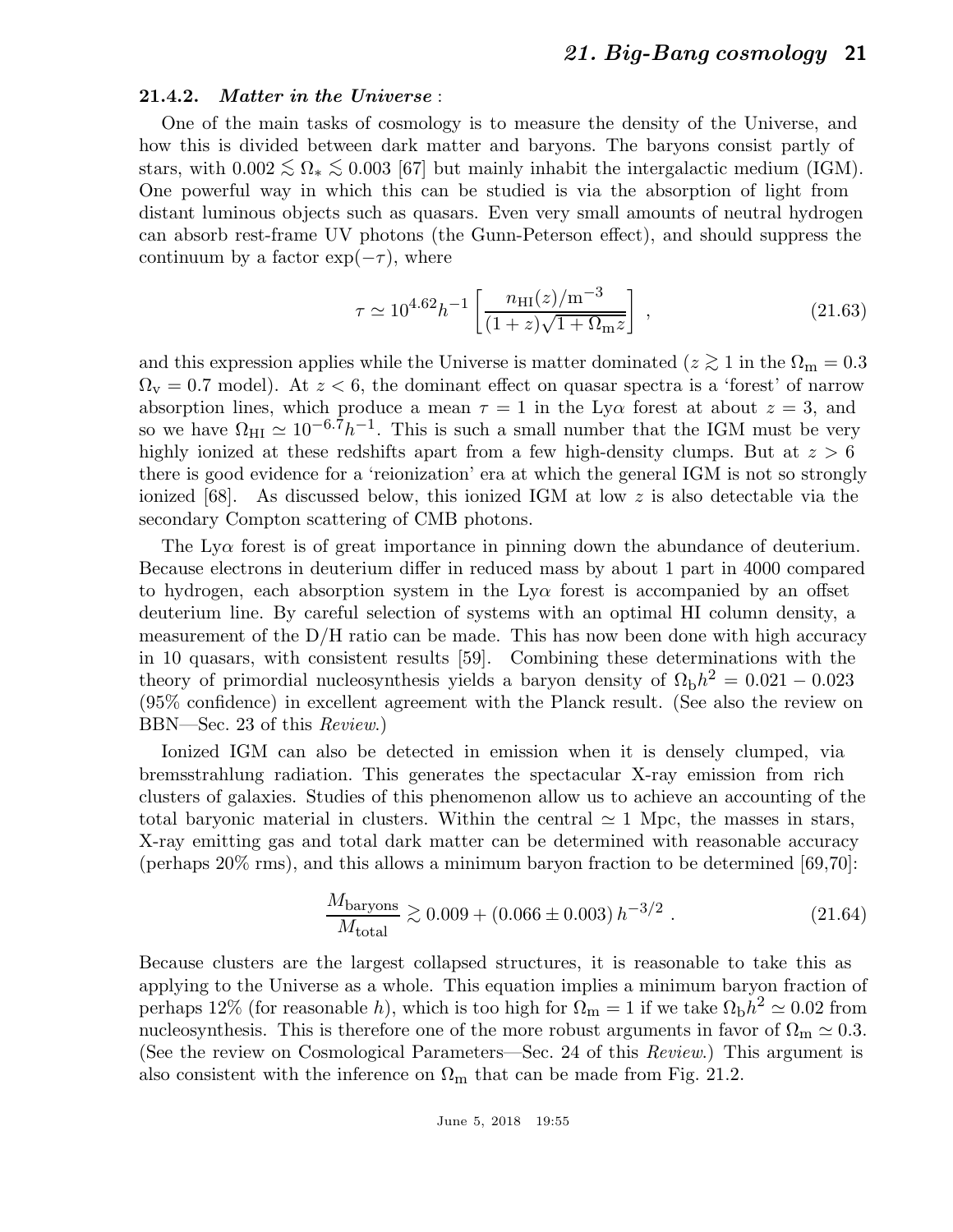This method is much more robust than the older classical technique for weighing the Universe: ' $L \times M/L$ '. The overall light density of the Universe is reasonably well determined from redshift surveys of galaxies, so that a good determination of mass M and luminosity L for a single object suffices to determine  $\Omega_{\rm m}$  – but only *if* the mass-to-light ratio were universal.

### 21.4.3. Gravitational lensing :

A robust method for determining masses in cosmology is to use gravitational light deflection. Most systems can be treated as a geometrically thin gravitational lens, where the light bending is assumed to take place only at a single distance. Simple geometry then determines a mapping between the coordinates in the intrinsic source plane (S) and the observed image plane (I):

$$
\alpha(D_{\rm L}\theta_{\rm I}) = \frac{D_{\rm S}}{D_{\rm LS}}(\theta_{\rm I} - \theta_{\rm S}) \tag{21.65}
$$

where the angles  $\theta_{\text{I}}, \theta_{\text{S}}$  and  $\alpha$  are in general two-dimensional vectors on the sky. The distances  $D_{LS}$  etc. are given by an extension of the usual distance-redshift formula:

$$
D_{\rm LS} = \frac{R_0 S_k (\chi_{\rm S} - \chi_{\rm L})}{1 + z_{\rm S}} \,. \tag{21.66}
$$

This is the angular-diameter distance for objects on the source plane as perceived by an observer on the lens.

Solutions of this equation divide into weak lensing, where the mapping between source plane and image plane is one-to-one, and strong lensing, in which multiple imaging is possible. For circularly-symmetric lenses, an on-axis source is multiply imaged into a 'caustic' ring, whose radius is the Einstein radius:

$$
\theta_{\rm E} = \left(4GM \frac{D_{\rm LS}}{D_{\rm L}D_{\rm S}}\right)^{1/2} = \left(\frac{M}{10^{11.09}M_{\odot}}\right)^{1/2} \left(\frac{D_{\rm L}D_{\rm S}/D_{\rm LS}}{\rm Gpc}\right)^{-1/2} \quad \text{arcsec} \,.
$$
\n(21.67)

The observation of 'arcs' (segments of near-perfect Einstein rings) in rich clusters of galaxies has thus given very accurate masses for the central parts of clusters—generally in good agreement with other indicators, such as analysis of X-ray emission from the cluster IGM [71,72].

Gravitational lensing has also developed into a particularly promising probe of cosmological structure on 10 to 100 Mpc scales. Weak image distortions manifest themselves as an additional ellipticity of galaxy images ('shear'), which can be observed by averaging many images together (the corresponding flux amplification is less readily detected). The result is a 'cosmic shear' field of order 1% ellipticity, coherent over scales of around 30 arcmin, which is directly related to the cosmic mass field, without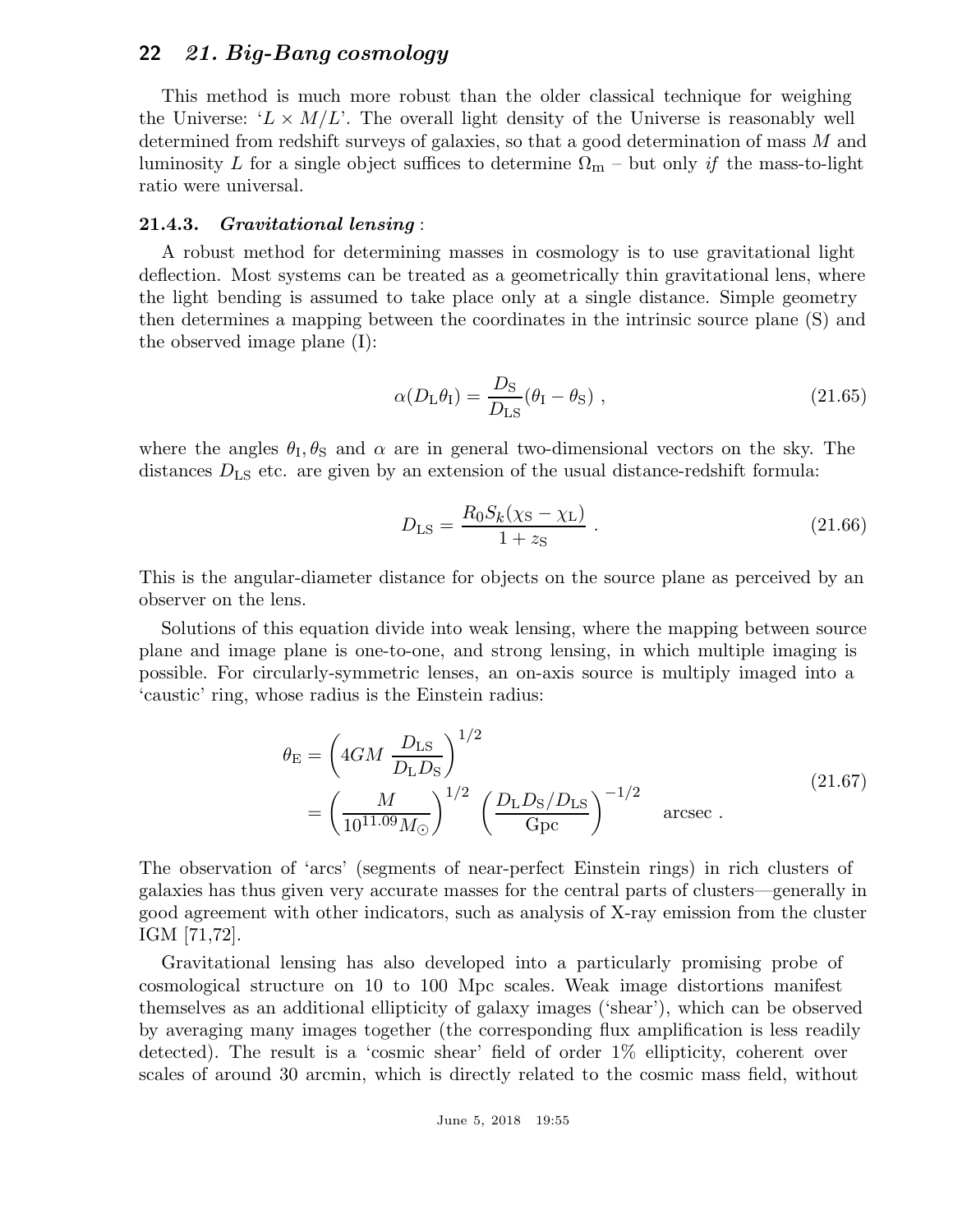any astrophysical uncertainties. For this reason, weak lensing is seen as potentially the cleanest probe of matter fluctuations, next to the CMB. Already, impressive results have been obtained in measuring cosmological parameters, based on survey data from only  $\sim$  450 deg<sup>2</sup> [73]. A particular strength of lensing is its ability to measure the amplitude of mass fluctuations; this can be deduced from the amplitude of CMB fluctuations, but only with low precision on account of the poorly-known optical depth due to Compton scattering after reionization. However, the effect of weak lensing on the CMB map itself can be detected via the induced non-Gaussian signal, and this gives the CMB greater internal power [74].

### 21.4.4. Density Fluctuations :

The overall properties of the Universe are very close to being homogeneous; and yet telescopes reveal a wealth of detail on scales varying from single galaxies to large-scale structures of size exceeding 100 Mpc. The existence of these structures must be telling us something important about the initial conditions of the Big Bang, and about the physical processes that have operated subsequently. This motivates the study of the density perturbation field, defined as

$$
\delta(\mathbf{x}) \equiv \frac{\rho(\mathbf{x}) - \langle \rho \rangle}{\langle \rho \rangle} \ . \tag{21.68}
$$

A critical feature of the  $\delta$  field is that it inhabits a universe that is isotropic and homogeneous in its large-scale properties. This suggests that the statistical properties of  $\delta$  should also be statistically homogeneous—*i.e.*, it is a stationary random process.

It is often convenient to describe  $\delta$  as a Fourier superposition:

$$
\delta(\mathbf{x}) = \sum \delta_{\mathbf{k}} e^{-i\mathbf{k}\cdot\mathbf{x}} \tag{21.69}
$$

We avoid difficulties with an infinite universe by applying periodic boundary conditions in a cube of some large volume  $V$ . The cross-terms vanish when we compute the variance in the field, which is just a sum over modes of the power spectrum

$$
\langle \delta^2 \rangle = \sum |\delta_{\mathbf{k}}|^2 \equiv \sum P(k) \ . \tag{21.70}
$$

Note that the statistical nature of the fluctuations must be isotropic, so we write  $P(k)$ rather than  $P(\mathbf{k})$ . The  $\langle \ldots \rangle$  average here is a volume average. Cosmological density fields are an example of an ergodic process, in which the average over a large volume tends to the same answer as the average over a statistical ensemble.

The statistical properties of discrete objects sampled from the density field are often described in terms of N-point correlation functions, which represent the excess probability over random for finding one particle in each of  $N$  boxes in a given configuration. For the 2-point case, the correlation function is readily shown to be identical to the autocorrelation function of the  $\delta$  field:  $\xi(r) = \langle \delta(x)\delta(x + r)\rangle$ .

The power spectrum and correlation function are Fourier conjugates, and thus are equivalent descriptions of the density field (similarly, k-space equivalents exist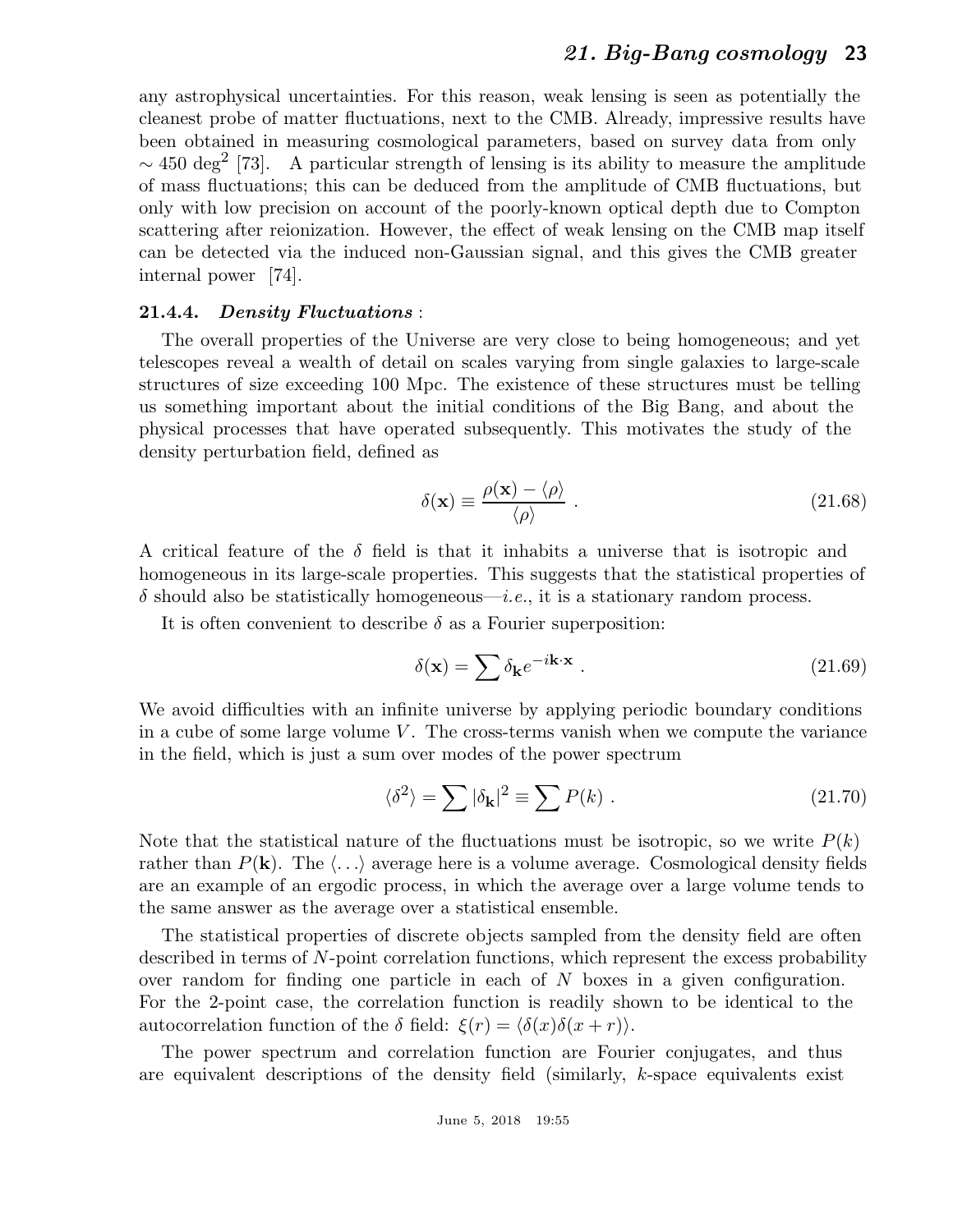for the higher-order correlations). It is convenient to take the limit  $V \to \infty$  and use  $k$ -space integrals, defining a dimensionless power spectrum, which measures the contribution to the fractional variance in density per unit logarithmic range of scale, as  $\Delta^2(k) = d\langle \delta^2 \rangle / d \ln k = V k^3 P(k) / 2\pi^2$ :

$$
\xi(r) = \int \Delta^2(k) \frac{\sin kr}{kr} \, d\ln k; \quad \Delta^2(k) = \frac{2}{\pi} k^3 \int_0^\infty \xi(r) \, \frac{\sin kr}{kr} \, r^2 \, dr \; . \tag{21.71}
$$

For many years, an adequate approximation to observational data on galaxies was  $\xi = (r/r_0)^{-\gamma}$ , with  $\gamma \simeq 1.8$  and  $r_0 \simeq 5 h^{-1}$  Mpc. Modern surveys are now able to probe into the large-scale linear regime where unaltered traces of the curved post-recombination spectrum can be detected [75–77].

#### 21.4.5. Formation of cosmological structure :

The simplest model for the generation of cosmological structure is gravitational instability acting on some small initial fluctuations (for the origin of which a theory such as inflation is required). If the perturbations are adiabatic (*i.e.*, fractionally perturb number densities of photons and matter equally), the linear growth law for matter perturbations is simple:

$$
\delta \propto \begin{cases}\n a^2(t) & \text{(radiation domination; }\Omega_{\rm r}=1) \\
a(t) & \text{(matter domination; }\Omega_{\rm m}=1)\n\end{cases}
$$
\n(21.72)

For low-density universes, the growth is slower:

$$
d\ln \delta/d\ln a \simeq \Omega_{\rm m}^{\gamma}(a),\tag{21.73}
$$

where the parameter  $\gamma$  is close to 0.55 independent of the vacuum density [78,79].

The alternative perturbation mode is isocurvature: only the equation of state changes, and the total density is initially unperturbed. These modes perturb the total entropy density, and thus induce additional large-scale CMB anisotropies [80]. Although the character of perturbations in the simplest inflationary theories are purely adiabatic, correlated adiabatic and isocurvature modes are predicted in many models; the simplest example is the curvaton, which is a scalar field that decays to yield a perturbed radiation density. If the matter content already exists at this time, the overall perturbation field will have a significant isocurvature component. Such a prediction is inconsistent with current CMB data [81], and most analyses of CMB and large scale structure (LSS) data assume the adiabatic case to hold exactly.

Linear evolution preserves the shape of the power spectrum. However, a variety of processes mean that growth actually depends on the matter content:

(1) Pressure opposes gravity effectively for wavelengths below the horizon length while the Universe is radiation dominated. The *comoving* horizon size at  $z_{eq}$  is therefore an important scale:

$$
D_{\rm H}(z_{\rm eq}) = \frac{2(\sqrt{2} - 1)}{(\Omega_{\rm m} z_{\rm eq})^{1/2} H_0} = \frac{16.0}{\Omega_{\rm m} h^2} \,\text{Mpc} \,.
$$
 (21.74)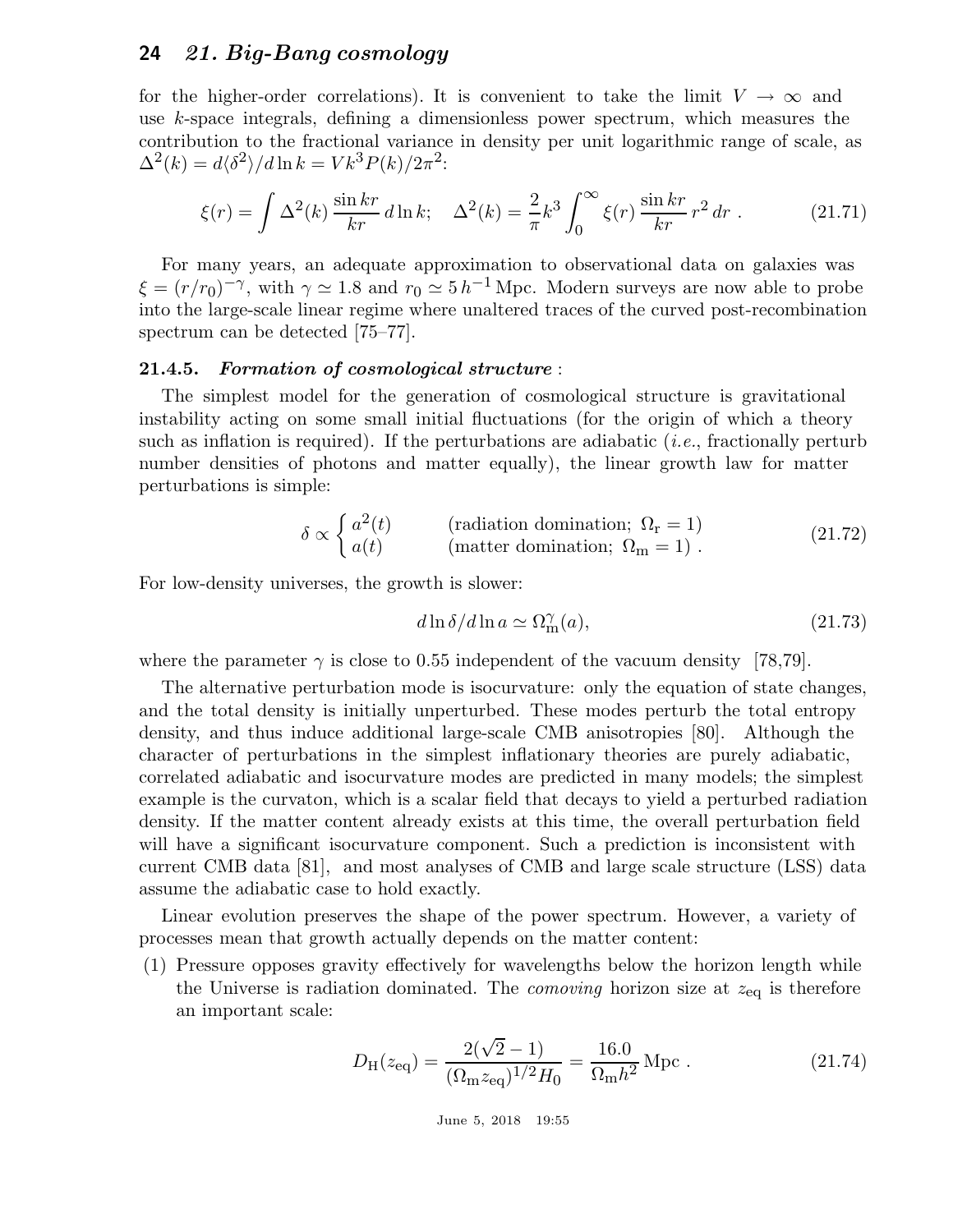- (2) At early times, dark matter particles will undergo free streaming at the speed of light, and so erase all scales up to the horizon—a process that only ceases when the particles go nonrelativistic. For light massive neutrinos, this happens at  $z_{eq}$ ; all structure up to the horizon-scale power-spectrum break is in fact erased. Hot(cold) dark matter models are thus sometimes dubbed large(small)-scale damping models.
- (3) A further important scale arises where photon diffusion can erase perturbations in the matter–radiation fluid; this process is named Silk damping.



Figure 21.4: A plot of transfer functions for various models. For adiabatic models,  $T_k \rightarrow 1$  at small k, whereas the opposite is true for isocurvature models. For dark-matter models, the characteristic wavenumber scales proportional to  $\Omega_{\rm m}h^2$ . The scaling for baryonic models does not obey this exactly; the plotted cases correspond to  $\Omega_{\rm m}=1, h=0.5$ .

The overall effect is encapsulated in the transfer function, which gives the ratio of the late-time amplitude of a mode to its initial value (see Fig. 21.4). The overall power spectrum is thus the primordial scalar-mode power law, times the square of the transfer function:

$$
P(k) \propto k^{n_{\rm s}} T_k^2 \tag{21.75}
$$

The most generic power-law index is  $n_s = 1$ : the 'Zeldovich' or 'scale-invariant' spectrum. Inflationary models tend to predict a small 'tilt:'  $|n_s - 1| \leq 0.03$  [12,13]. On the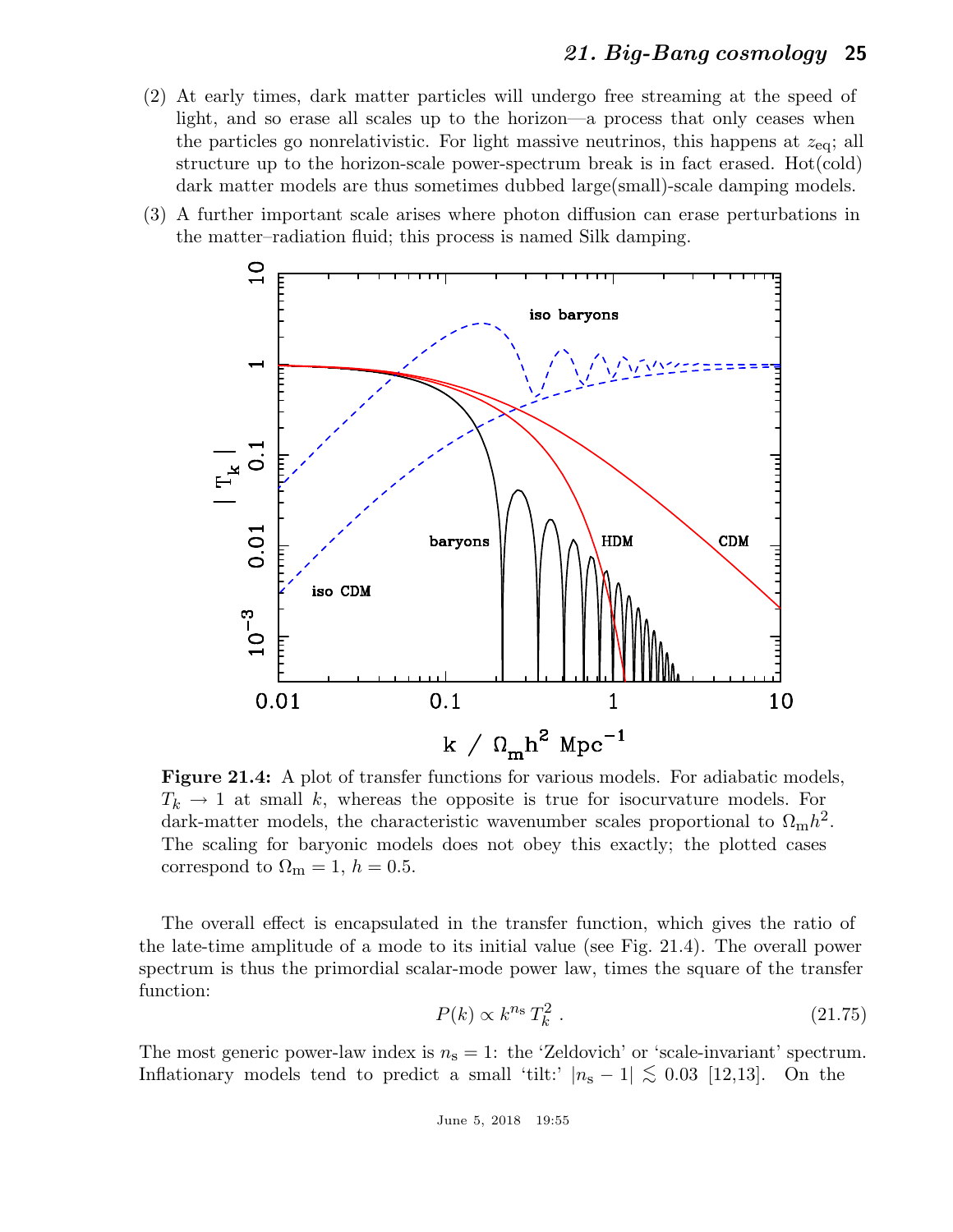assumption that the dark matter is cold, the power spectrum then depends on 5 parameters:  $n_s$ ,  $h$ ,  $\Omega_b$ ,  $\Omega_c$  ( $\equiv \Omega_m - \Omega_b$ ) and an overall amplitude. The latter is often specified as  $\sigma_8$ , the linear-theory fractional rms in density when a spherical filter of radius  $8 h^{-1}$  Mpc is applied in linear theory. This scale can be probed directly via weak gravitational lensing, and also via its effect on the abundance of rich galaxy clusters. The favored value from the latter is approximately [82]

$$
\sigma_8 \simeq [0.746 \pm 0.012 \, \text{(stat)} \pm 0.022 \, \text{(sys)}] \, (\Omega_{\text{m}}/0.3)^{-0.47}, \tag{21.76}
$$

which is rather similar to the normalization inferred from weak lensing:  $\sigma_8 \simeq$  $[0.745 \pm 0.039](\Omega_{\rm m}/0.3)^{-0.5}$  [73]. These figures are in  $> 2\sigma$  tension with the Planck values of  $(\sigma_8, \Omega_m) = (0.815 \pm 0.009, 0.308 \pm 0.012)$ . If real, such a discrepancy could indicate interesting new physics; but the current evidence is not strong enough to make such a claim.

A direct measure of mass inhomogeneity is valuable, since the galaxies inevitably are biased with respect to the mass. This means that the fractional fluctuations in galaxy number,  $\delta n/n$ , may differ from the mass fluctuations,  $\delta \rho / \rho$ . It is commonly assumed that the two fields obey some proportionality on large scales where the fluctuations are small,  $\delta n/n = b\delta\rho/\rho$ , but even this is not guaranteed [83].

The main shape of the transfer function is a break around the horizon scale at  $z_{\text{eq}}$ , which depends just on  $\Omega_{\text{m}}h$  when wavenumbers are measured in observable units  $(h\text{ Mpc}^{-1})$ . For reasonable baryon content, weak oscillations in the transfer function are also expected, and these BAOs (Baryon Acoustic Oscillations) have been clearly detected [84,85]. As well as directly measuring the baryon fraction, the scale of the oscillations directly measures the acoustic horizon at decoupling; this can be used as an additional standard ruler for cosmological tests, and the BAO signature has become one of the most important applications of large galaxy surveys. Overall, current power-spectrum data [75–77] favor  $\Omega_{\rm m}h \simeq 0.20$  and a baryon fraction of about 0.15 for  $n_{\rm s}=1$  (see Fig. 21.5).

In principle, accurate data over a wide range of k could determine both  $\Omega_{\rm m}h$  and n, but in practice there is a strong degeneracy between these. In order to constrain  $n_s$  itself, it is necessary to examine data on anisotropies in the CMB.

### 21.4.6. CMB anisotropies :

The CMB has a clear dipole anisotropy, of magnitude  $1.23 \times 10^{-3}$ . This is interpreted as being due to the Earth's motion, which is equivalent to a peculiar velocity for the Milky Way of

$$
v_{\text{MW}} \simeq 600 \,\text{km s}^{-1}
$$
 towards  $(\ell, b) \simeq (270^{\circ}, 30^{\circ})$ . (21.77)

All higher-order multipole moments of the CMB are however much smaller (of order  $10^{-5}$ ), and interpreted as signatures of density fluctuations at last scattering ( $\simeq 1100$ ). To analyze these, the sky is expanded in spherical harmonics as explained in the review on CBR–Sec. 28 of this *Review*. The dimensionless power per ln k or 'bandpower' for the CMB is defined as

$$
\mathcal{T}^2(\ell) = \frac{\ell(\ell+1)}{2\pi} C_{\ell} . \tag{21.78}
$$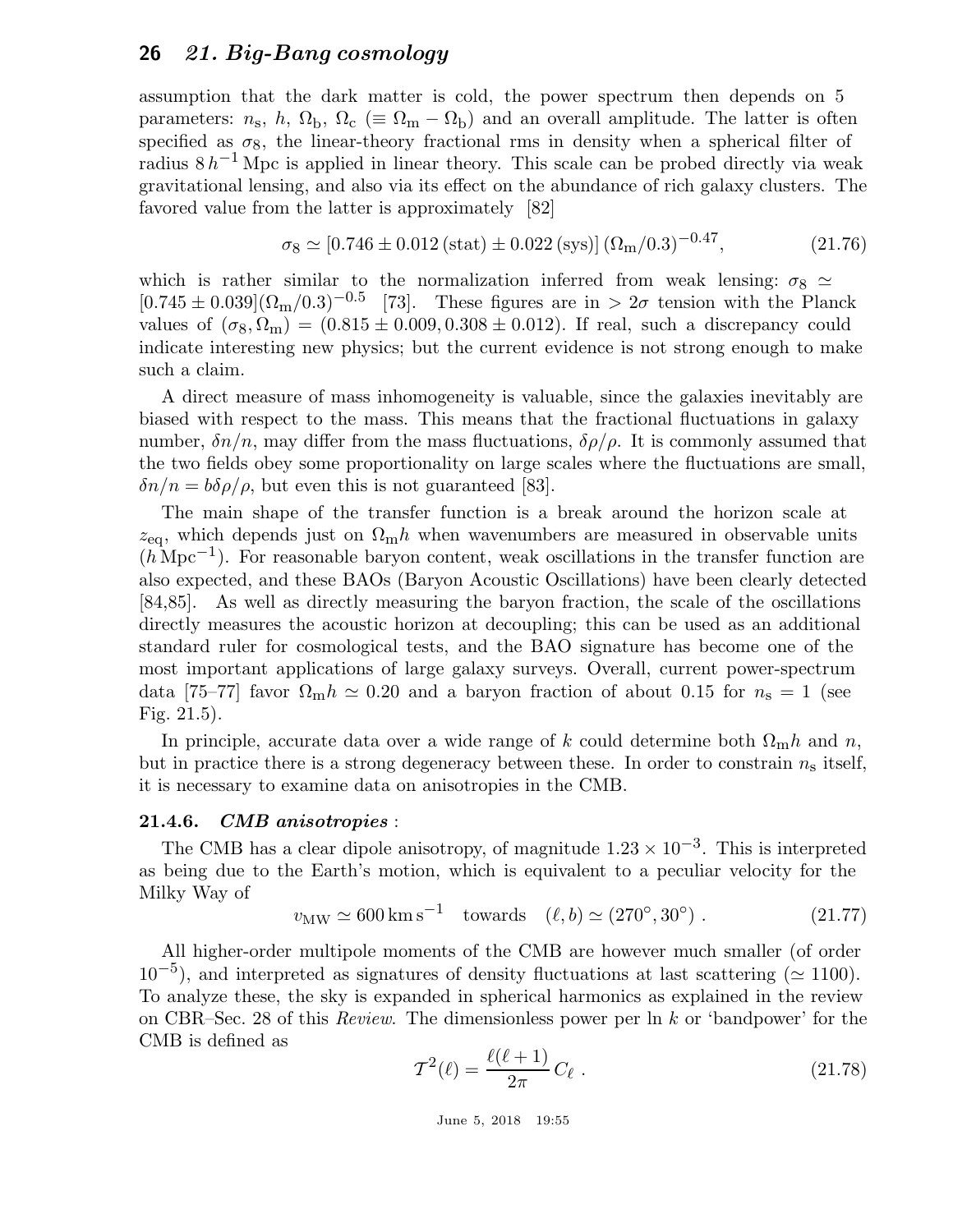

 $\log_{10}$  k / h Mpc<sup>-1</sup>

Figure 21.5: The galaxy power spectrum from the SDSS BOSS survey [77]. The solid points with error bars show the power estimate. The solid line shows a standard  $\Lambda$ CDM model with  $\Omega_{\rm b}h^2 \simeq 0.02$  and  $\Omega_{\rm m}h \simeq 0.2$ . The inset amplifies the region where BAO features are visible. The fact that these perturb the power by  $\sim 20\%$  rather than order unity is direct evidence that the matter content of the universe is dominated by collisionless dark matter.

This function encodes information from the three distinct mechanisms that cause CMB anisotropies:

- (1) Gravitational (Sachs–Wolfe) perturbations. Photons from high-density regions at last scattering have to climb out of potential wells, and are thus redshifted.
- (2) Intrinsic (adiabatic) perturbations. In high-density regions, the coupling of matter and radiation can compress the radiation also, giving a higher temperature.
- (3) Velocity (Doppler) perturbations. The plasma has a non-zero velocity at recombination, which leads to Doppler shifts in frequency and hence shifts in brightness temperature.

Because the potential fluctuations obey Poisson's equation,  $\nabla^2 \Phi = 4\pi G \rho \delta$ , and the velocity field satisfies the continuity equation  $\nabla \cdot \mathbf{u} = -\dot{\delta}$ , the resulting different powers of k ensure that the Sachs-Wolfe effect dominates on large scales and adiabatic effects on small scales.

The relation between angle and comoving distance on the last-scattering sphere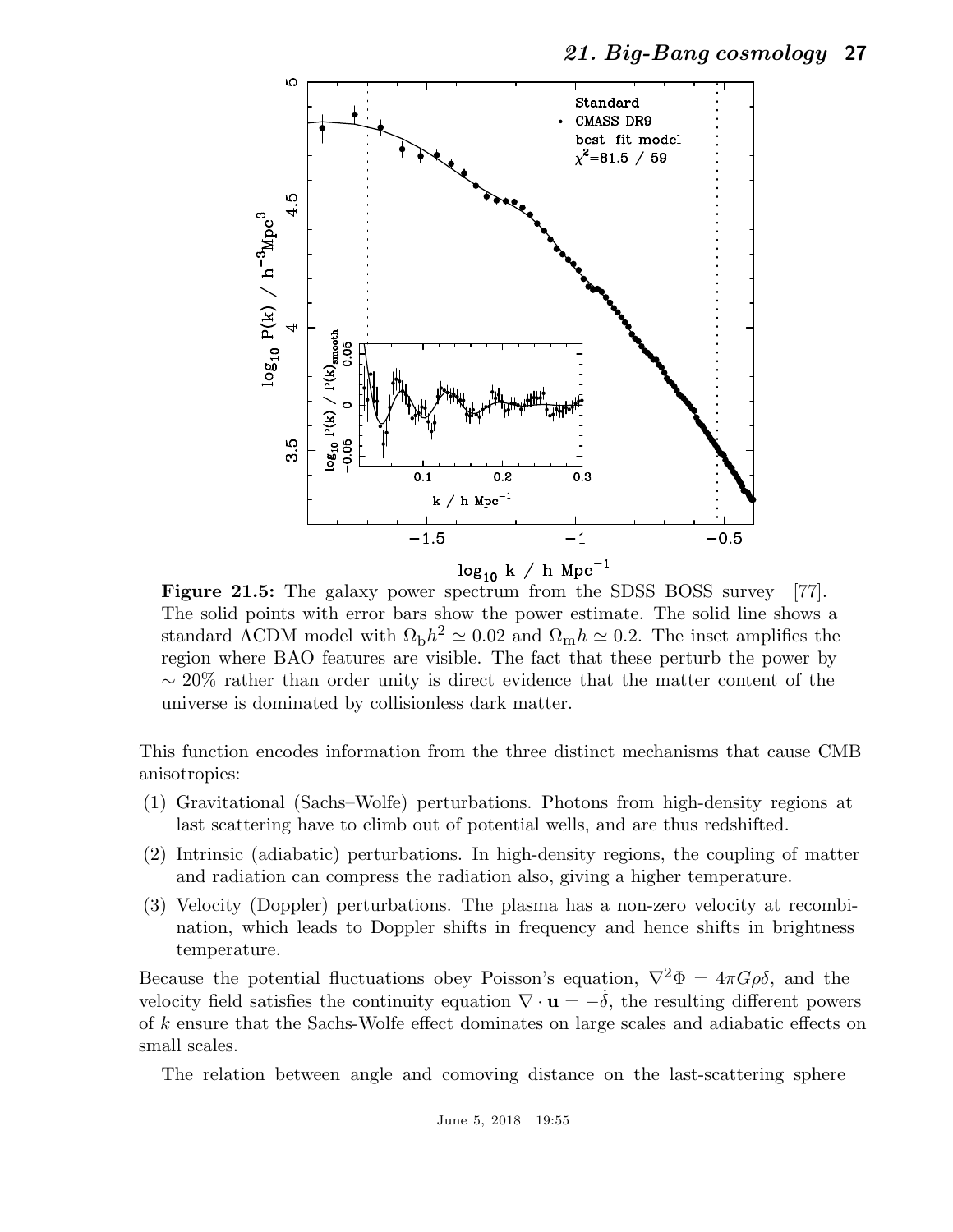requires the comoving angular-diameter distance to the last-scattering sphere; because of its high redshift, this is effectively identical to the horizon size at the present epoch,  $D_H$ :

$$
D_{\rm H} = \frac{2}{\Omega_{\rm m} H_0} \quad (\Omega_{\rm v} = 0)
$$
  
\n
$$
D_{\rm H} \simeq \frac{2}{\Omega_{\rm m}^{0.4} H_0} \quad (\text{flat}: \Omega_{\rm m} + \Omega_{\rm v} = 1) \tag{21.79}
$$

These relations show how the CMB is strongly sensitive to curvature: the horizon length at last scattering is  $\propto 1/\sqrt{\Omega_{\rm m}}$ , so that this subtends an angle that is virtually independent of  $\Omega_{\rm m}$  for a flat model. Observations of a peak in the CMB power spectrum at relatively large scales ( $\ell \approx 225$ ) are thus strongly inconsistent with zero- $\Lambda$  models with low density: current CMB + BAO + lensing data require  $\Omega_{\rm m} + \Omega_{\rm v} = 1.000 \pm 0.005$  (95%) [31]. (See *e.g.*, Fig. 21.2). This result is unchanged when SN data and the prior on  $H_0$  are included.

In addition to curvature, the CMB encodes information about several other key cosmological parameters. Within the compass of simple adiabatic CDM models, there are 9 of these:

$$
\omega_{\rm c}, \omega_{\rm b}, \Omega_{\rm tot}, \ h, \ \tau, \ n_{\rm s}, \ n_{\rm t}, \ r, \ Q \ . \tag{21.80}
$$

The symbol  $\omega$  denotes the physical density,  $\Omega h^2$ : the transfer function depends only on the densities of CDM ( $\omega_c$ ) and baryons ( $\omega_b$ ). Transcribing the power spectrum at last scattering into an angular power spectrum brings in the total density parameter  $(\Omega_{\text{tot}} \equiv \Omega_{\text{m}} + \Omega_{\text{v}} = \Omega_{\text{c}} + \Omega_{\text{b}} + \Omega_{\text{v}})$  and h: there is an exact geometrical degeneracy [86] between these that keeps the angular-diameter distance to last scattering invariant, so that models with substantial spatial curvature and large vacuum energy cannot be ruled out without prior knowledge of the Hubble parameter. Alternatively, the CMB alone cannot measure the Hubble parameter without taking into account foreground effects.

A further possible degeneracy involves the tensor contribution to the CMB anisotropies. These are important at large scales (up to the horizon scales); for smaller scales, only scalar fluctuations (density perturbations) are important. Each of these components is characterized by a spectral index,  $n$ , and a ratio between the power spectra of tensors and scalars (r). See the review on Cosmological Parameters—Sec. 24 of this *Review* for a technical definition of the  $r$  parameter. Finally, the overall amplitude of the spectrum must be specified  $(Q)$ , together with the optical depth to Compton scattering owing to recent reionization ( $\tau$ ). Adding a large tensor contribution reduces the contrast between low  $\ell$  and the peak at  $\ell \simeq 225$  (because the tensor spectrum has no acoustic component). The previous relative height of the peak can be recovered by increasing  $n_s$  to increase the small-scale power in the scalar component; this in turn over-predicts the power at  $\ell \sim 1000$ , but this effect can be counteracted by raising the baryon density [87]. This approximate 3-way degeneracy is broken as we increase the range of multipoles sampled.

The reason the tensor component is introduced, and why it is so important, is that it is the only non-generic prediction of inflation. Slow-roll models of inflation involve two dimensionless parameters:

$$
\epsilon \equiv \frac{M_{\rm P}^2}{16\pi} \left(\frac{V'}{V}\right)^2 \qquad \eta \equiv \frac{M_{\rm P}^2}{8\pi} \left(\frac{V''}{V}\right) ,\qquad (21.81)
$$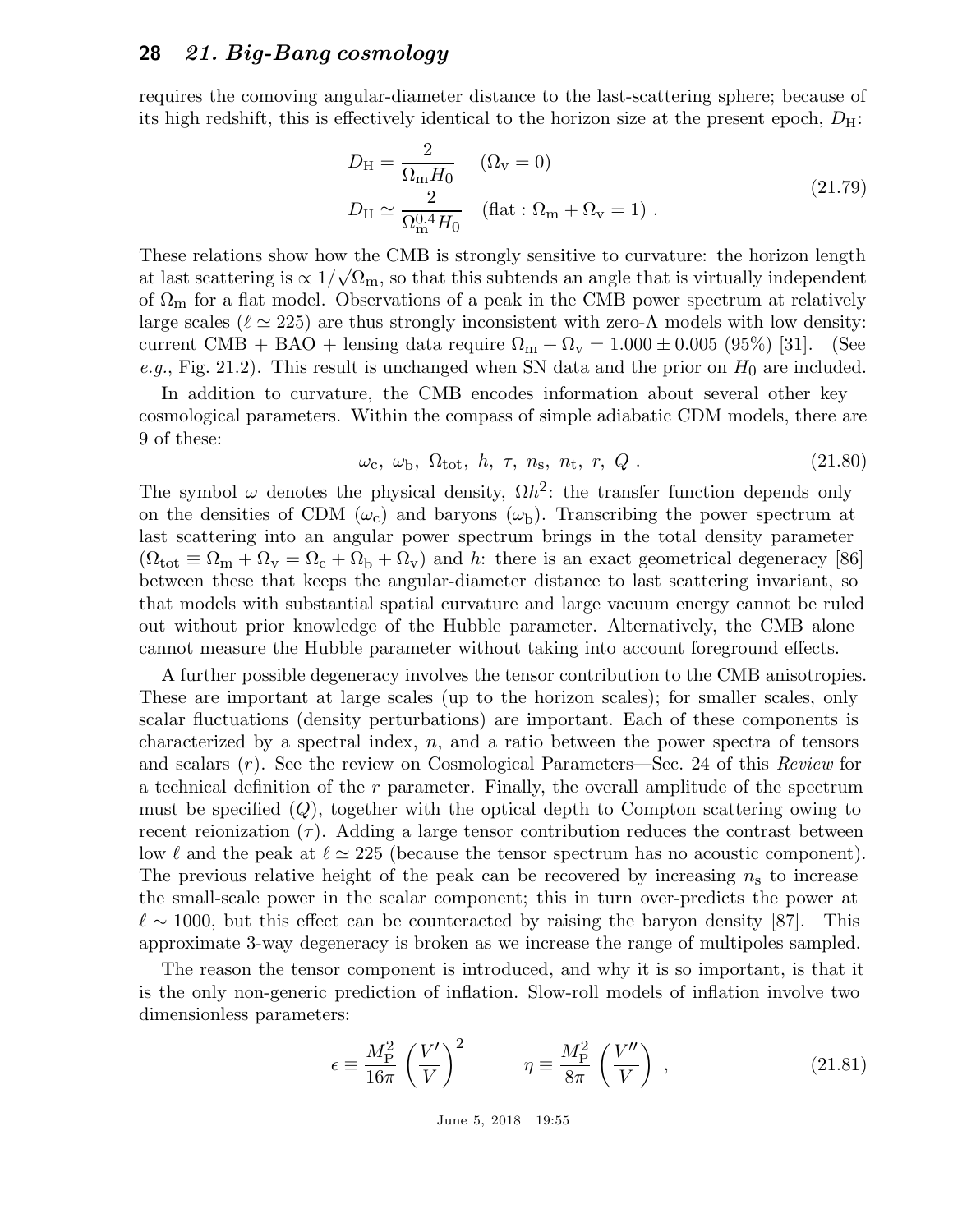where V is the inflaton potential, and dashes denote derivatives with respect to the inflation field. In terms of these, the tensor-to-scalar ratio is  $r \approx 16\epsilon$ , and the spectral indices are  $n_s = 1-6\epsilon+2\eta$  and  $n_t = -2\epsilon$ . The natural expectation of inflation is that the quasi-exponential phase ends once the slow-roll parameters become significantly non-zero, so that both  $n_s \neq 1$  and a significant tensor component are expected. These predictions can be avoided in some models, but it is undeniable that observation of such features would be a great triumph for inflation. Cosmology therefore stands at a fascinating point given that the most recent CMB data reject the zero-tensor  $n_s = 1$  model at almost  $6\sigma$ :  $n_s = 0.968 \pm 0.006$  [31]. This rejection is strong enough that it is also able to break the tensor degeneracy, so that no model with  $n_s = 1$  is acceptable, whatever the value of r.

The current limit on r is  $\langle 0.07 \text{ at } 95\% \text{ confidence} \rangle$  [88]. In conjunction with the measured value of  $n_s$ , this upper limit sits close to the prediction of a linear potential (i.e.  $|\eta| \ll |\epsilon|$ ). Any further reduction in the limit on r will force  $\eta$  to be negative – i.e. a convex potential at the point where LSS scales were generated (sometimes called a 'hilltop'), in contrast to simple early models such as  $V(\phi) = m^2 \phi^2$  or  $\lambda \phi^4$ , which are now excluded. Examples of models which are currently in excellent agreement with the Planck results are the Starobinsky model of  $\mathcal{R} + \mathcal{R}^2$  gravity [89], or the Higgs-inflation model where the Higgs field is non-minimally coupled [90]. Assuming 55 e-foldings of inflation, these models predict  $n_s = 0.965$  and  $r = 0.0035$ . Assuming that no systematic error in the CMB data can be identified, cosmology has passed a critical hurdle in rejecting scale-invariant fluctuations. The years ahead will be devoted to the task of searching for the tensor fluctuations – for which the main tool will be the polarization of the CMB [14].

## 21.4.6.1. *CMB foregrounds:*

As the quality of CMB data improves, there is a growing interest in effects that arise along the line of sight. The CMB temperature is perturbed by dark-matter structures and by Compton scattering from ionized gas. In the former case, we have the Integrated Sachs-Wolfe effect, which is sensitive to the time derivative of the gravitational potential. In the linear regime, this is damped when the universe becomes Λ-dominated, and this is an independent way of detecting  $\Lambda$  [91]. The potential also causes gravitational lensing of the CMB: structures at  $z \sim 1-2$  displace features on the CMB sky by about 2 arcmin over coherent degree-scale patches. Detection of these distortions allows a map to be made of overdensity projected from  $z = 0$  to 1100 [74]. This is a very powerful calibration for direct studies of gravitational lensing using galaxies. Finally, Comptonization affects the CMB in two ways: the thermal Sunyaev-Zeldovich effect measures the blurring of photon energies by hot gas; the kinetic Sunyaev-Zeldovich effect is sensitive to the bulk velocity of the gas. Both these effects start to dominate over the intrinsic CMB fluctuations at multipoles  $\ell \gtrsim 2000$  [92].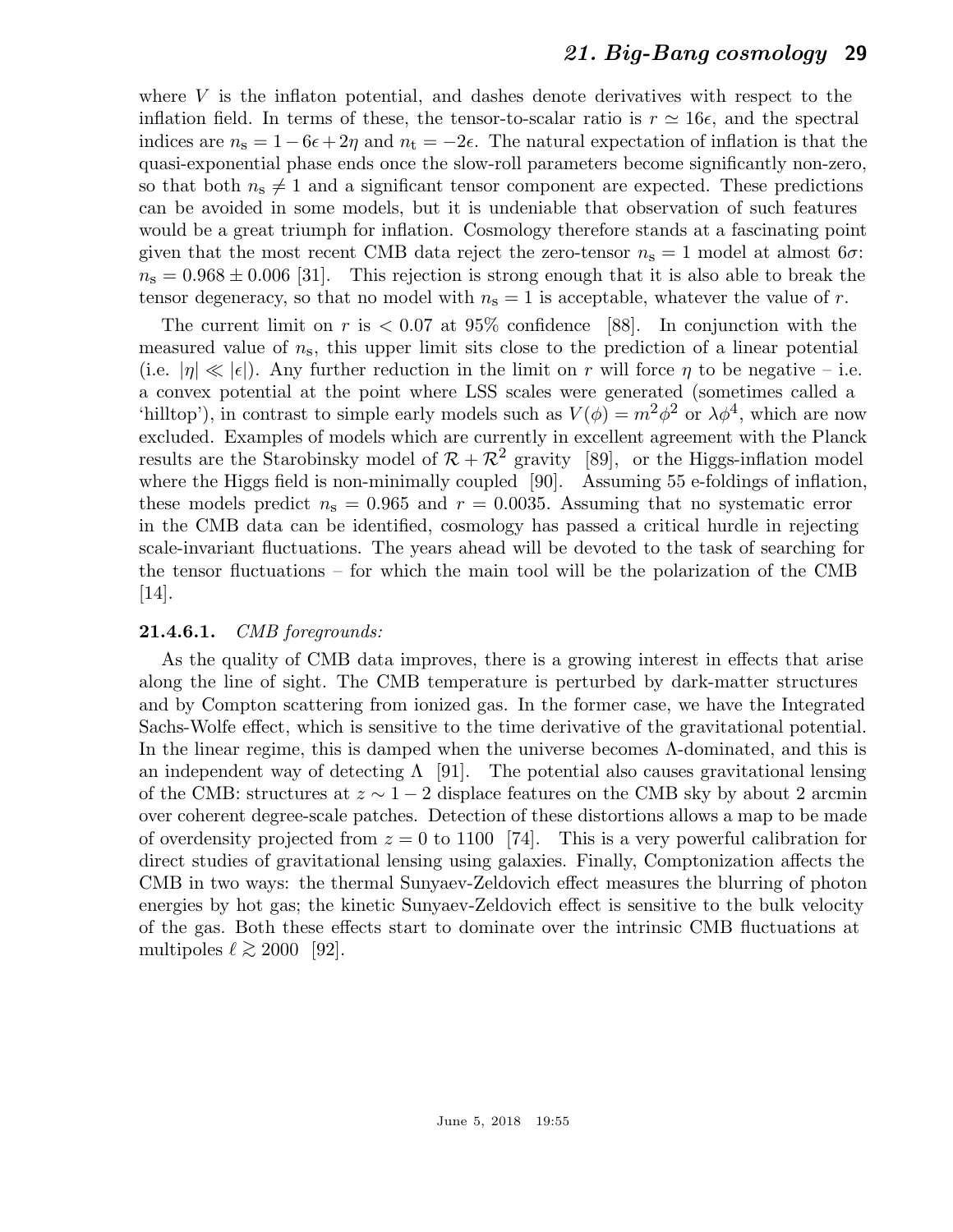### 21.4.7. Probing dark energy and the nature of gravity :

The most radical element of our current cosmological model is the dark energy that accelerates the expansion. The energy density of this component is approximately  $(2.2 \,\text{meV})^4$  (for  $w = -1$ ,  $\Omega_v = 0.68$ ,  $h = 0.67$ ), or roughly  $10^{-123} M_\text{P}^4$ , and such an un-naturally small number is hard to understand. Various quantum effects (most simply zero-point energy) should make contributions to the vacuum energy density: these may be truncated by new physics at high energy, but this presumably occurs at  $> 1 \text{ TeV}$ scales, not meV; thus the apparent energy scale of the vacuum is at least  $10^{15}$  times smaller than its natural value. A classic review of this situation is given in [50], which lists extreme escape routes – especially the multiverse viewpoint, according to which low values of  $\Lambda$  are rare, but high values suppress the formation of structure and observers. It is certainly impressive that Weinberg used such reasoning to predict the value of  $\Lambda$  before any data strongly indicated a non-zero value.

But it may be that the phenomenon of dark energy is entirely illusory. The necessity for this constituent arises from using the Friedmann equation to describe the evolution of the cosmic expansion; if this equation is incorrect, it would require the replacement of Einstein's relativistic theory of gravity with some new alternative. A frontier of current cosmological research is to distinguish these possibilities [93,94]. We also note that it has been suggested that dark energy might be an illusion even within general relativity, owing to an incorrect treatment of averaging in an inhomogeneous Universe [95,96]. Most would argue that a standard Newtonian treatment of such issues should be adequate inside the cosmological horizon, but debate on this issue continues.

Dark Energy can differ from a classical cosmological constant in being a dynamical phenomenon [97,98], *e.g.*, a rolling scalar field (sometimes dubbed 'quintessence'). Empirically, this means that it is endowed with two thermodynamic properties that astronomers can try to measure: the bulk equation of state and the sound speed. If the sound speed is close to the speed of light, the effect of this property is confined to very large scales, and mainly manifests itself in the large-angle multipoles of the CMB anisotropies [99]. The equation of state parameter governs the rate of change of the vacuum density:  $d \ln \rho_v / d \ln a = -3(1+w)$ , so it can be accessed via the evolving expansion rate,  $H(a)$ . This can be measured most cleanly by using the inbuilt natural ruler of large-scale structure: the Baryon Acoustic Oscillation horizon scale [100]:

$$
D_{\rm BAO} \simeq 147 \left(\Omega_{\rm m} h^2 / 0.13\right)^{-0.25} \left(\Omega_{\rm b} h^2 / 0.023\right)^{-0.08} \,\mathrm{Mpc} \,.
$$
 (21.82)

 $H(a)$  is measured by radial clustering, since  $dr/dz = c/H$ ; clustering in the plane of the sky measures the integral of this. The expansion rate is also measured by the growth of density fluctuations, where the pressure-free growth equation for the density perturbation is  $\ddot{\delta} + 2H(a)\dot{\delta} = 4\pi G\rho_0 \delta$ . Thus, both the scale and amplitude of density fluctuations are sensitive to  $w(a)$  – but only weakly. These observables change by only typically 0.2% for a 1% change in w. Current constraints [31] place a constant w to within 5-10% of  $-1$ , depending on the data combination chosen. A substantial improvement in this precision will require us to limit systematics in data to a few parts in 1000.

Testing whether theories of gravity require revision can also be done using data on cosmological inhomogeneities. Two separate issues arise, concerning the metric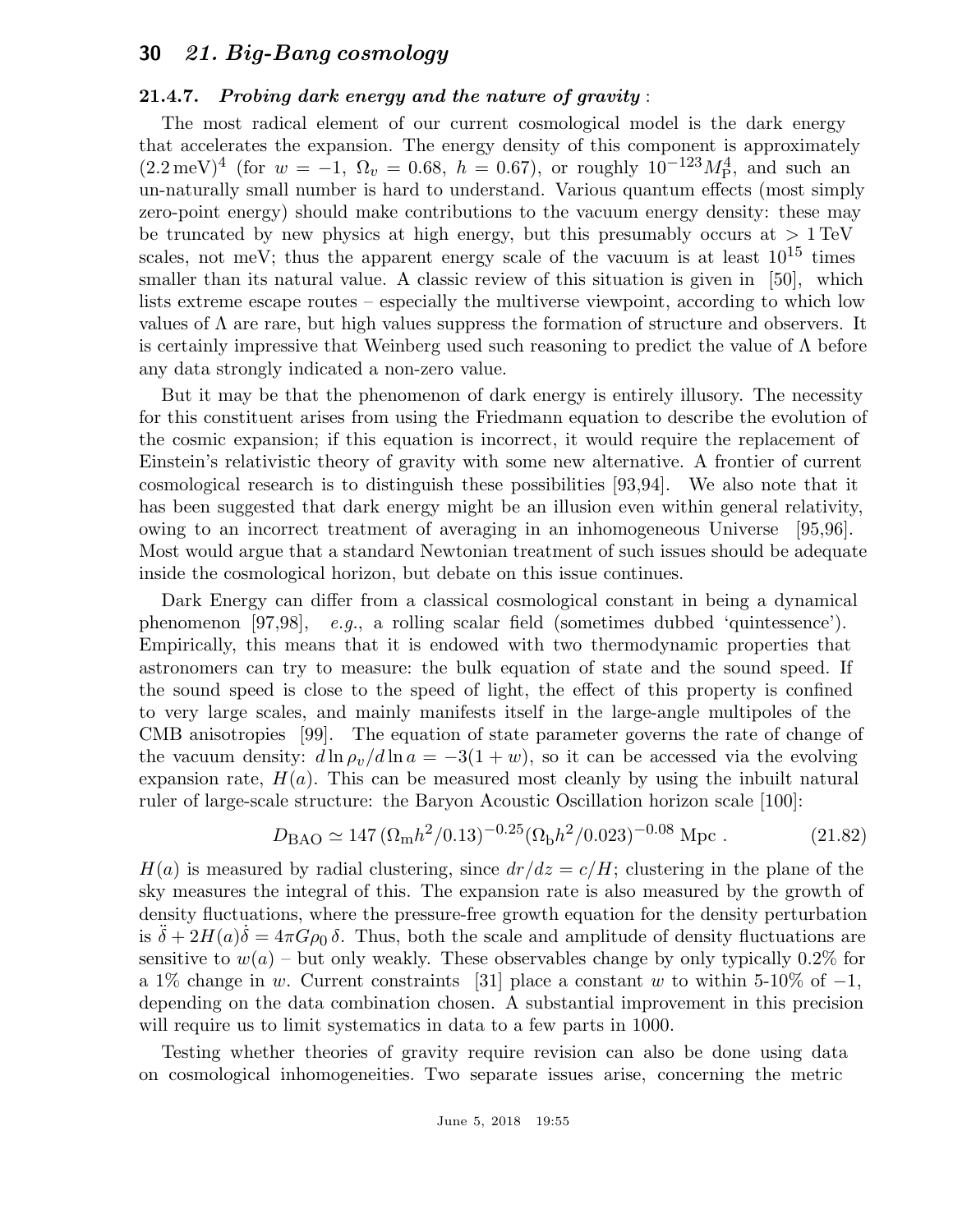perturbation potentials  $\Psi$  and  $\Phi$ , which affect respectively the time and space parts of the metric. In Einstein gravity, these potentials are both equal to the Newtonian gravitational potential, which satisfies Poisson's equation:  $\nabla^2 \Phi/a^2 = 4\pi G \bar{\rho} \delta$ . Empirically, modifications of gravity require us to explore a change with scale and with time of the 'slip'  $(\Psi/\Phi)$  and the effective G on the rhs of the Poisson equation. The former aspect can only be probed via gravitational lensing, whereas the latter can be addressed on 10-100 Mpc scales via the growth of clustering. Various schemes for parameterising modified gravity exist, but a practical approach is to assume that the growth rate can be tied to the density parameter:  $d \ln \delta / d \ln a = \Omega_{\rm m}^{\gamma}(a)$  [78,79]. The parameter  $\gamma$  is close to 0.55 for standard relativistic gravity, but can differ by around 0.1 from this value in many non-standard models. Clearly this parameterization is incomplete, since it explicitly rejects the possibility of early dark energy  $(\Omega_m(a) \to 1$  as  $a \to 0)$ , but it is a convenient way of capturing the power of various experiments. Current data are consistent with standard  $\Lambda$ CDM [101], and exclude variations in slip or effective G of larger than a few times 10%.

Current planning envisages a set of satellite probes that, a decade hence, will pursue these fundamental tests via gravitational lensing measurements over thousands of square degrees,  $> 10^8$  redshifts, and photometry of  $> 1000$  supernovae (WFIRST in the USA, Euclid in Europe) [22,23]. These experiments will measure both  $w$  and the perturbation growth rate to an accuracy of around 1%. The outcome will be either a validation of the standard relativistic vacuum-dominated big bang cosmology at a level of precision far beyond anything attempted to date, or the opening of entirely new directions in cosmological models. For a more complete discussion of dark energy and future probes see the review on Dark Energy—Sec. 27

### References:

- 1. V.M. Slipher, Pop. Astr. 23, 21 (1915).
- 2. K. Lundmark, Mon. Not. R. Astron. Soc 84, 747 (1924).
- 3. E. Hubble and M.L. Humason, Astrophys. J. 74, 43 (1931).
- 4. G. Gamow, Phys. Rev. 70, 572 (1946).
- 5. R.A. Alpher *et al.*, Phys. Rev. 73, 803 (1948).
- 6. R.A. Alpher and R.C. Herman, Phys. Rev. 74, 1737 (1948).
- 7. R.A. Alpher and R.C. Herman, Phys. Rev. 75, 1089 (1949).
- 8. A.A. Penzias and R.W. Wilson, Astrophys. J. 142, 419 (1965).
- 9. P.J.E. Peebles, *Principles of Physical Cosmology*, Princeton University Press (1993).
- 10. G. Börner, *The Early Universe: Facts and Fiction*, Springer-Verlag (1988).
- 11. E.W. Kolb and M.S. Turner, *The Early Universe*, Addison-Wesley (1990).
- 12. J.A. Peacock, *Cosmological Physics*, Cambridge Univ. Press (1999).
- 13. A.R. Liddle and D. Lyth, *Cosmological Inflation and Large-Scale Structure*, Cambridge University Press (2000).
- 14. S. Dodelson, *Modern Cosmology*, Academic Press (2003).
- 15. V. Mukhanov, *Physical Foundations of Cosmology*, Cambridge University Press (2005).
- 16. S. Weinberg, *Cosmology*, Oxford Press (2008).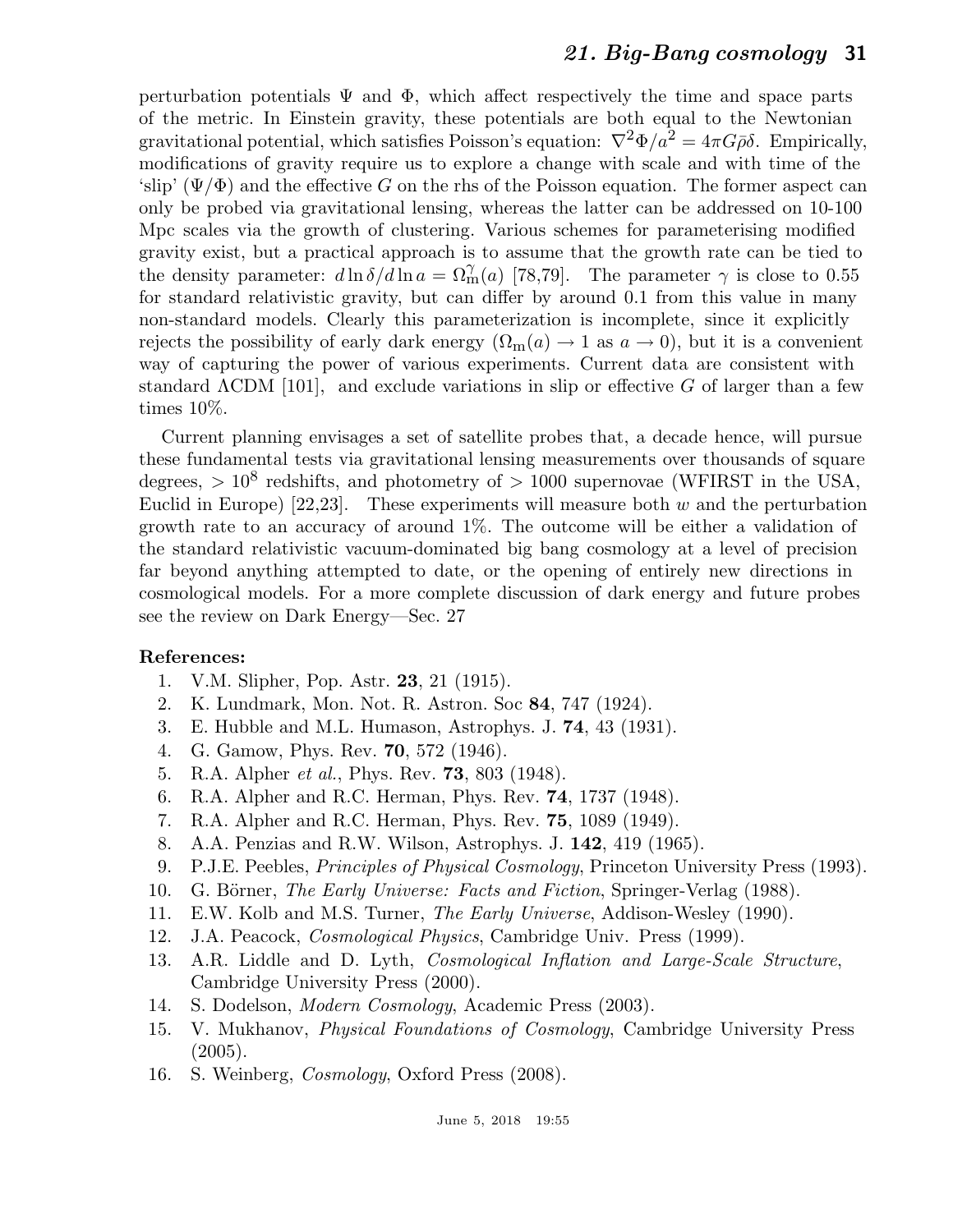- 17. E.B. Gliner, Sov. Phys. JETP 22, 378 (1966).
- 18. Y.B. Zeldovich, (1967), Sov. Phys. Usp. 11, 381 (1968).
- 19. P.M. Garnavich *et al.*, Astrophys. J. 507, 74 (1998).
- 20. S. Perlmutter *et al.*, Phys. Rev. Lett. 83, 670 (1999).
- 21. I. Maor *et al.*, Phys. Rev. D65, 123003 (2002).
- 22. A. Albrecht *et al.*, astro-ph/0609591.
- 23. J. Peacock *et al.*, astro-ph/0610906.
- 24. S. Alam *et al.*, Mon. Not. R. Astron. Soc 470, 2617 (2017).
- 25. A.G. Riess *et al.*, Astrophys. J. 116, 1009 (1998).
- 26. S. Perlmutter *et al.*, Astrophys. J. 517, 565 (1999).
- 27. A.G. Riess, Pub. Astron. Soc. Pac. 112, 1284 (2000).
- 28. J.L. Tonry *et al.*, Astrophys. J. 594, 1 (2003).
- 29. R. Amanullah *et al.*, Astrophys. J. 716, 712 (2010).
- 30. M. Betoul *et al.*, Astron. & Astrophys. 568, A22 (2014).
- 31. Planck Collab. 2015 Results XIII, Astron. & Astrophys. 594, A13 (2016).
- 32. A.G. Riess *et al.*, Astrophys. J. 826, 56 (2016).
- 33. P. Astier *et al.*, Astron. & Astrophys. 447, 31 (2006).
- 34. J.A. Johnson and M. Bolte, Astrophys. J. 554, 888 (2001).
- 35. R. Cayrel *et al.*, Nature 409, 691 (2001).
- 36. D. VandenBerg *et al.*, Astrophys. J. 775,134(2013).
- 37. S. Borsanyi *et al.*, Nature 539, 69 (2016).
- 38. M. Srednicki *et al.*, Nucl. Phys. B310, 693 (1988).
- 39. G. Mangano *et al.*, Phys. Lett. B534, 8 (2002).
- 40. A. Linde, Phys. Rev. D14, 3345 (1976).
- 41. A. Linde, Rept. on Prog. in Phys. 42, 389 (1979).
- 42. C.E. Vayonakis, Surv. High Energy Physics 5, 87 (1986).
- 43. S.A. Bonometto and A. Masiero, Nuovo Cimento 9N5, 1 (1986).
- 44. A. Linde, *Particle Physics And Inflationary Cosmology*, Harwood (1990).
- 45. K.A. Olive, Phys. Reports 190, 307 (1990).
- 46. D. Lyth and A. Riotto, Phys. Reports 314, 1 (1999).
- 47. A.H. Guth, Phys. Rev. D23, 347 (1981).
- 48. A.D. Linde, Phys. Lett. 108B, 389 (1982).
- 49. A. Albrecht and P.J. Steinhardt, Phys. Rev. Lett. 48, 1220 (1982).
- 50. S. Weinberg, Rev. Mod. Phys. 60, 1 (1989).
- 51. L. Susskind, hep-th/0302219 (2003).
- 52. B. Carr, *Universe or multiverse?* C.U.P. (2007).
- 53. A.D. Sakharov, Sov. Phys. JETP Lett. 5, 24 (1967).
- 54. S. Weinberg, Phys. Rev. Lett. 42, 850 (1979).
- 55. D. Toussaint *et al.*, Phys. Rev. D19, 1036 (1979).
- 56. I. Affleck and M. Dine, Nucl. Phys. B249, 361 (1985).
- 57. V. Kuzmin *et al.*, Phys. Lett. B155, 36 (1985).
- 58. M. Fukugita and T. Yanagida, Phys. Lett. B174, 45 (1986).
- 59. S. Riemer-Sorensen and S. Jenssen, Universe 3, 44 (2017).
- 60. R.H. Cyburt *et al.*, Phys. Lett. B567, 227 (2003).